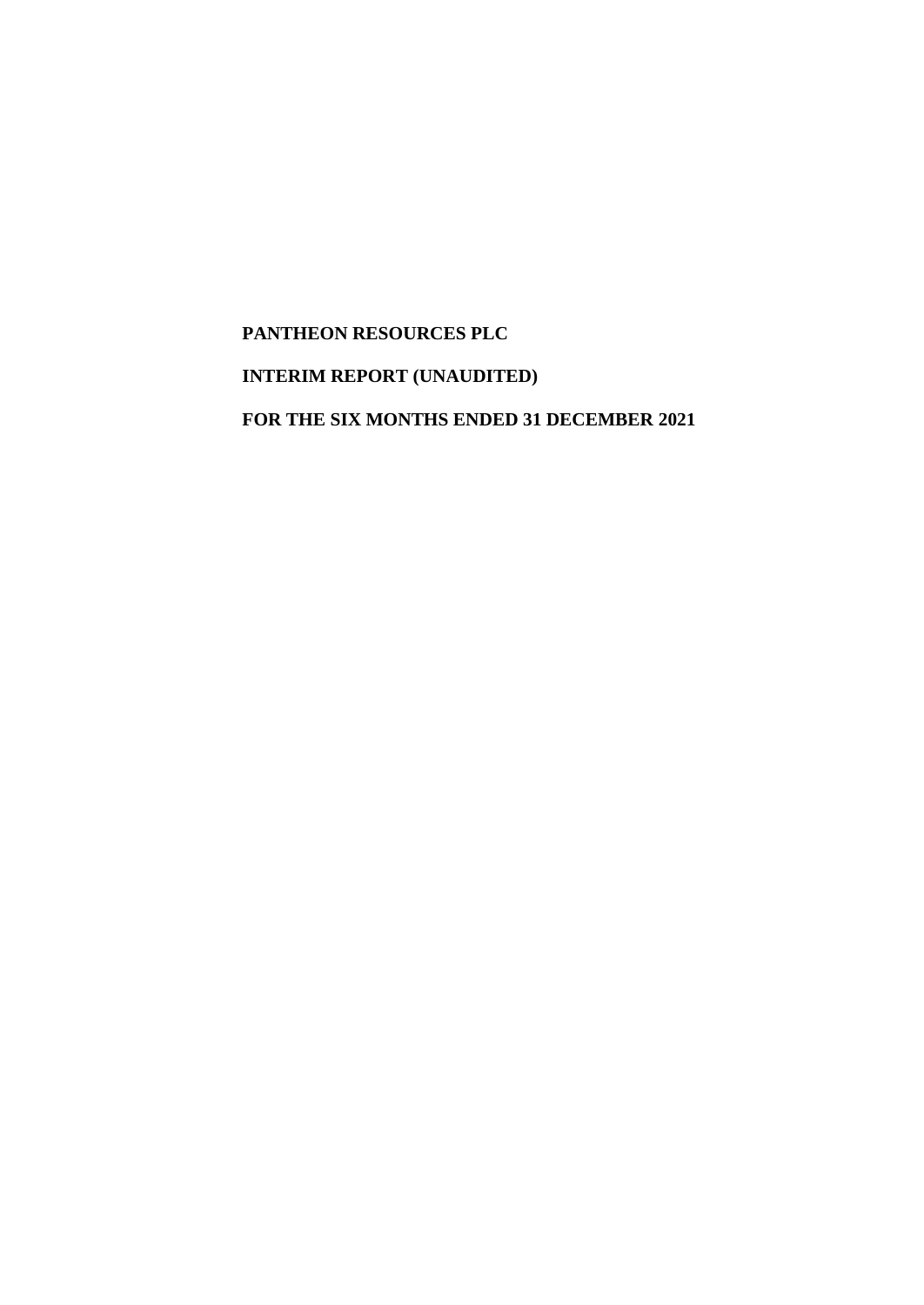Pantheon has made significant advancement across its entire petroleum portfolio for the half year ended 31 December 2021 and into 2022. The improved macro environment for energy in 2021/2022 and the more recent geopolitical events in Russia/Ukraine have again reminded the world of the importance of securing reliable energy sources, such as oil, in safe, stable jurisdictions.

\_\_\_\_\_\_\_\_\_\_\_\_\_\_\_\_\_\_\_\_\_\_\_\_\_\_\_\_\_\_\_\_\_\_\_\_\_\_\_\_\_\_\_\_\_\_\_\_\_\_\_\_\_\_\_\_\_\_\_\_\_\_\_\_\_\_\_\_\_\_\_\_\_\_\_\_\_\_\_\_\_\_

Pantheon entered 2022 in a strong technical and financial position, enabling the continuation of its projects in Alaska, where it is currently involved in the largest operating campaign in its corporate history. Through its high-impact projects on the North Slope, Pantheon seeks to transition from a pure exploration company to an oil development and production company.

There have been several significant achievements since 1 July 2021, as outlined below:

#### **Completion of \$96 million fundraising**

In December 2021, Pantheon completed its largest ever capital raise, securing \$96 million through a combination of US\$41 million equity and US\$55 million convertible debt which allowed the Company to move forward and execute its proposed 2022 work programme.

The programme include:

- (i) the drilling of a vertical test well on the Theta West project;
- (ii) testing of a well on the Talitha project; and
- (iii) the drilling of a well on the Alkaid project, planned for mid-2022.

Collectively, the Company estimates these three 100% owned projects have the potential to contain 17 billion barrels of oil in place ("OIP") and over 2.2 billion barrels of recoverable resource. The Directors believe this to be one of the most impactful oil operations in the world this year.

As stated above, Pantheon intends to drill the Alkaid #2H horizontal development well adjacent to the Dalton Highway and Trans Alaska Pipeline System in mid-2022. With success, the Alkaid #2H well will become the first oil producer for Pantheon on the Alaska North Slope, representing a significant milestone for the Company, generating valuable production cashflows.

#### **Spudding of Theta West #A well Post Period End**

The Theta West #1 well was spudded in January 2022 and drilled through both the Upper Basin Floor Fan ("UBFF") and Lower Basin Floor Fan ("LBFF") target horizons, encountering approximately 1,160 gross feet of hydrocarbon bearing reservoir across both horizons. Theta West #1 is some 1,500 feet structurally higher (updip) from the Talitha #A well, 10.5 miles to the southeast.

Shortly into testing and before the well had 'cleaned up', Theta West #1 was suspended due to the arrival of a major storm, as is standard practise in the Arctic during severe weather conditions, halting operations, transportation and resupply to the camp. Prior to the well being shut-in, it well flowed high quality 35.5 to 38.5 API gravity light oil at rates that averaged 57 barrels of oil per day ("BOPD") with peak rates exceeding 100 BOPD over the test period. On the final day prior to shut-in, flow rates averaged 59 BOPD. At that time only circa 40% of the stimulation fluid was recovered, significantly less than usually needed to assess the ultimate flow rate potential. Notwithstanding, the Company was greatly encouraged by the results, achieving the well's primary objectives of (i) confirming the presence of high quality, light oil and (ii) confirming the movability of that oil.

Importantly, the samples analysed to date by AHS/Baker Hughes, contracted to undertake Volatiles Analysis Service ("VAS") work, confirmed the presence of light oil within the UBFF and the LBFF, consistent with the Logging While Drilling and flow test data.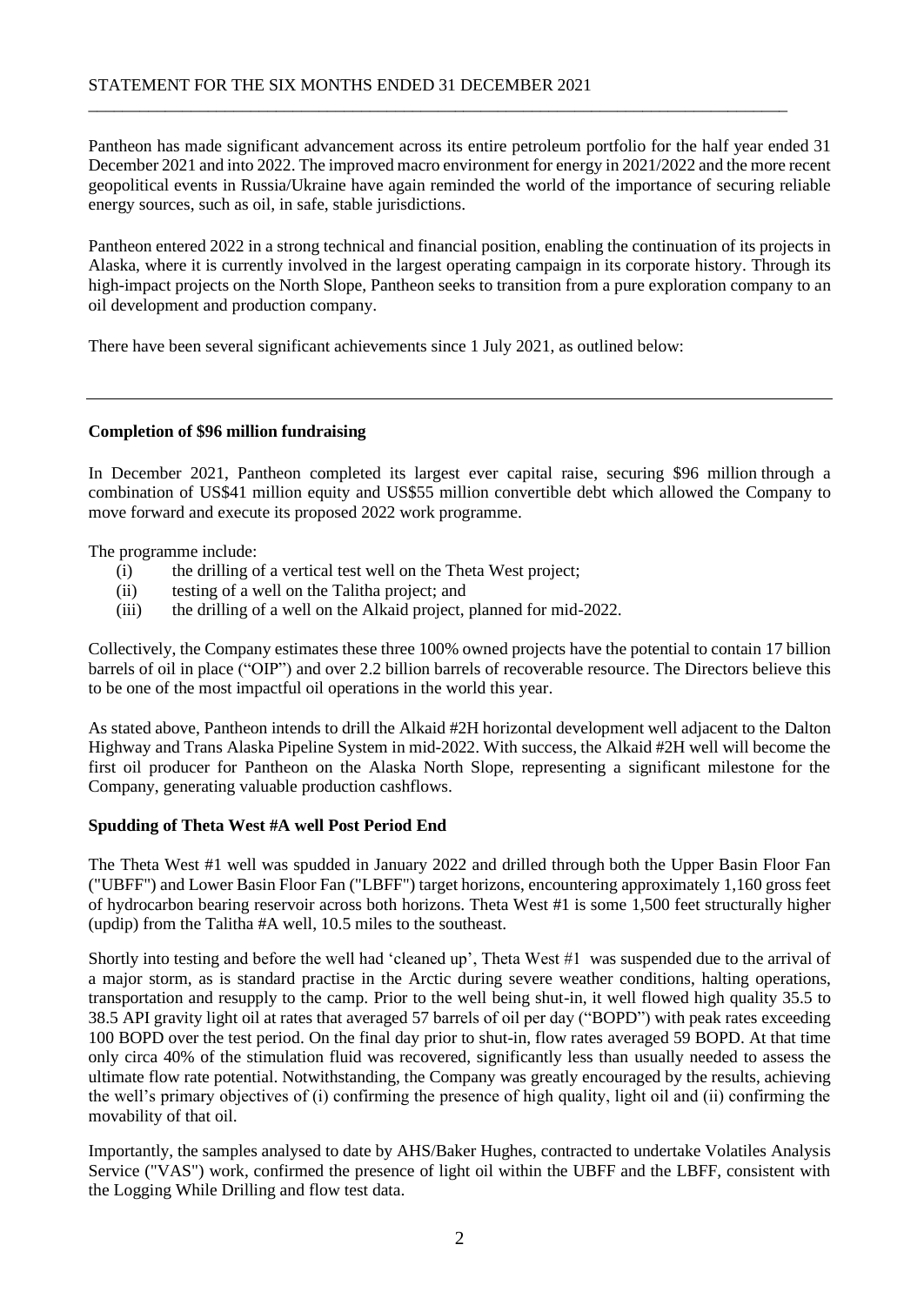Theta West is a giant basin floor fan (BFF) system and is now confirmed to span more than the 10.5 miles from Talitha #A to Theta West #1. The Company estimated a pre-drill resource of 12.1 billion barrels of OIP and a P50 Contingent Resource (Recoverable) of 1.41 billion barrels of oil at Theta West. This estimate will be reviewed and updated in due course after a more detailed evaluation.

**\_\_\_\_\_\_\_\_\_\_\_\_\_\_\_\_\_\_\_\_\_\_\_\_\_\_\_\_\_\_\_\_\_\_\_\_\_\_\_\_\_\_\_\_\_\_\_\_\_\_\_\_\_\_\_\_\_\_\_\_\_\_\_\_\_\_\_\_\_\_\_\_\_\_\_\_\_\_\_\_\_\_** 

At the time of writing the well remains shut-in, with 31 people on location awaiting a sufficient weather break with the objective of resuming operations in order to maximise data gathering prior to plugging and abandoning the well at the end of the season. However, given the length of time to reposition additional personnel for testing, resupply the camp, dig out and re-certify all the equipment buried by the storm, the Company is not confident weather conditions will allow sufficient time to allow for a thorough testing operation and to allow for plugging and abandonment the well and packing up the camp prior to the onset of Spring weather. Accordingly, the Company believes it prudent to commence demobilizing the equipment and camp and to plug and abandon the well. The Company estimates it would require up to three weeks of good weather to undertake satisfactory testing in accordance with best practise engineering, environmental, health and safety guidelines and is not confident this is possible prior to the onset of Spring.

Notwithstanding, the Company has collected sufficient data during the programme to confirm its pre-drill estimates of reservoir quality and the presence of light, moveable oil in the Basin Floor Fan.

Theta West represents a major success for Pantheon and a major opportunity for Pantheon to pursue the appraisal and potential development of what the Company considers a truly world class project in an excellent location.

Pantheon plans to re-enter Talitha #A next season to test the Shelf Margin Deltaic zone and to drill another appraisal well at its Theta West BFF discovery.

#### **Testing of Talitha oil zones Post Period End**

The Talitha #A vertical test well was drilled in 2021 penetrating several oil zones which included the Shelf Margin Deltaic sequence, the Slope Fan System, the Basin Floor Fan, as well as the deeper and independent Kuparuk formation.

Due to weather related time constraints, the Kuparuk formation was the only zone tested in 2021. Therefore, testing of all other zones at Talitha #A became a subject of the 2022 season. The primary objective of testing of the shallower zones was to determine (i) the quality of oil; and (ii) the moveability of this oil through the formation. In contrast to vertical test wells, future development wells will be drilled horizontally and stimulated with multiple stage fracs, meaning that flow rates are expected to be many times higher than the flow rates in vertical test wells.

#### *Lower Basin Floor Fan*

The first test was conducted on the Lower Basin Floor Fan ("LBFF"). Three intervals were individually stimulated and flow tested, producing high quality c. 35 to 39 degree API oil and averaging BOPD over a three day test period. On the final day of testing the well was flowing at a sustained rate of approximately 40 BOPD. Encouragingly, the bottom hole pressure is near to the reservoir pressure, thus providing an indication of the production potential of this portion of the oil accumulation, which is at the distal limits of the field. Management considers this to be a great result for Pantheon, confirming (i) the presence of oil, (ii) that the oil was high quality light oil, and (iii) that the oil is movable.

#### *Slope Fan System*

Testing operations on the Slope Fan System ("SFS"), which is immediately above the BFF, involved perforating two intervals within two distinct c. 50 foot ("ft") sand bodies or 'lobes'. The two intervals were stimulated and flow tested together, producing high quality c. 35 to 38 degree API oil and averaged 45 BOPD over a three day test period.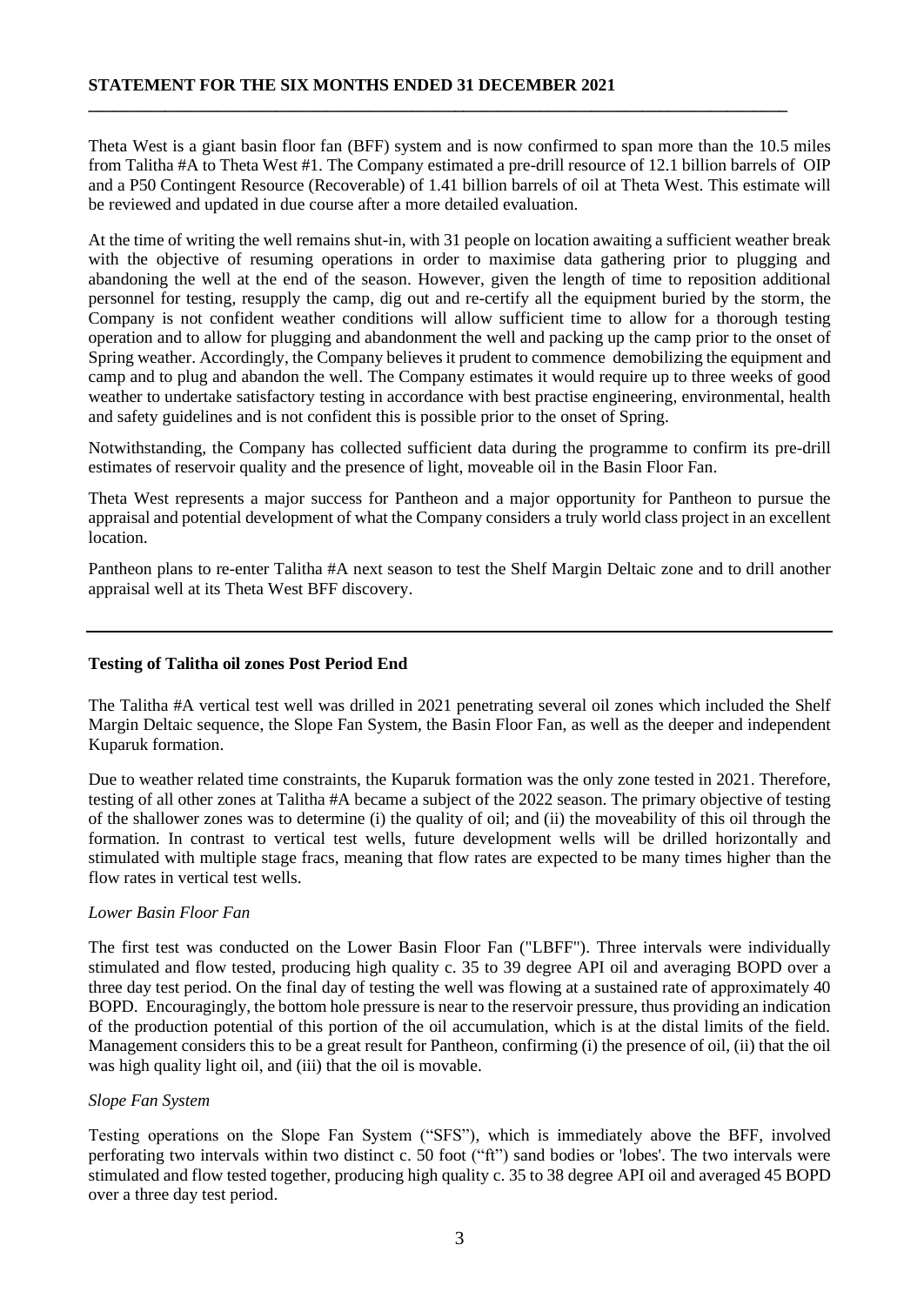On the final day of testing, the well was flowing at a sustained rate of approximately 32 BOPD from the combined perforations. This is the first indication of producible oil in the Slope Fan System on Pantheon's acreage and has significant implications for future resource and recoverable oil estimates. The two SFS lobes are in two distinct trapping systems with very good reservoir properties. The Company will provide more information on the SFS to shareholders in due course, once additional analysis has been undertaken.

**\_\_\_\_\_\_\_\_\_\_\_\_\_\_\_\_\_\_\_\_\_\_\_\_\_\_\_\_\_\_\_\_\_\_\_\_\_\_\_\_\_\_\_\_\_\_\_\_\_\_\_\_\_\_\_\_\_\_\_\_\_\_\_\_\_\_\_\_\_\_\_\_\_\_\_\_\_\_\_\_\_\_** 

### *Shelf Margin Deltaic*

The final test of the shallowest zone, the Shelf Margin Deltaic ("SMD") horizon, was suspended due to blockages in the well bore. The well was perforated in the SMD and was successfully fracture stimulated. Immediately after the fracture stimulation, the test was suspended due to a blizzard on the North Slope which shut down all operations for health and safety reasons. Once flow testing recommenced, the well stopped flowing after a short period of time. At that time, only 45% of the fracture fluid was recovered with no formation water and small amounts of light high quality 34 degree API oil. Other than the small amounts of oil, no reservoir fluids were produced.

The consensus among the Company and external consultants is that there is a blockage preventing any additional reservoir fluid from entering the well bore. Based on all the data, which includes a full suite of logs, sidewall cores, extensive VAS work undertaken by AHS/Baker Hughes over the past 12 months, and the testing of the lower zones this year, the Company's expectation for the SMD is that it should yield better results than the two lower zones already tested; the Basin Floor Fan and Slope Fan System horizons, where the Company has achieved excellent results.

Regardless of the operational challenges, the Company believes the potential of the SMD is undiminished and it plans further operations on the SMD at Talitha next season. Additionally, the SMD will be encountered during drilling of Alkaid #2 mid-2022, where additional information will be gathered. Pantheon interprets that the SMD extends across the Alkaid project as it extends southeast across the Dalton Highway. This significantly increases the resource potential near export infrastructure.

Despite the blockage encountered in the SMD, the Talitha well has been a great success for the Company, confirming the presence of movable, high quality light oil in both the Slope Fan System and the Basin Floor Fan, which has very significant implications for Pantheon's acreage.

The discovery of oil in these formations enhances the prospectivity of other adjoining potential oilbearing structures that will form part of a future drilling programme.

-----------------------

### **Financial & Corporate**

The interim results show a loss for the period of \$4.4m (2020: \$3.0m) which was higher than the previous year largely as a result of a \$2.0m one-off non-cash accounting charge relating to the issuance of share options and non-cash (interest and 'mark to market') charges of \$0.8m relating to the issuance of the \$55 million Convertible Bonds in December 2021.

At 31 December 2021, cash and cash equivalents amounted to \$92.7m (2020: \$29.8m). Cash and cash equivalents as 30 March 2022 was \$72m.

In December 2021, Pantheon raised approximately \$96 million which comprised \$55 million through the issuance of unsecured convertible bonds and \$41m in equity through the placing of 47,637,583 new Ordinary Shares at a price of 65 pence per Ordinary Share, a 110% premium to the previous fundraising price.

Subsequent to year end the Company the principal remaining on the Convertible Bonds has been reduced from \$55 million to \$50.35 million.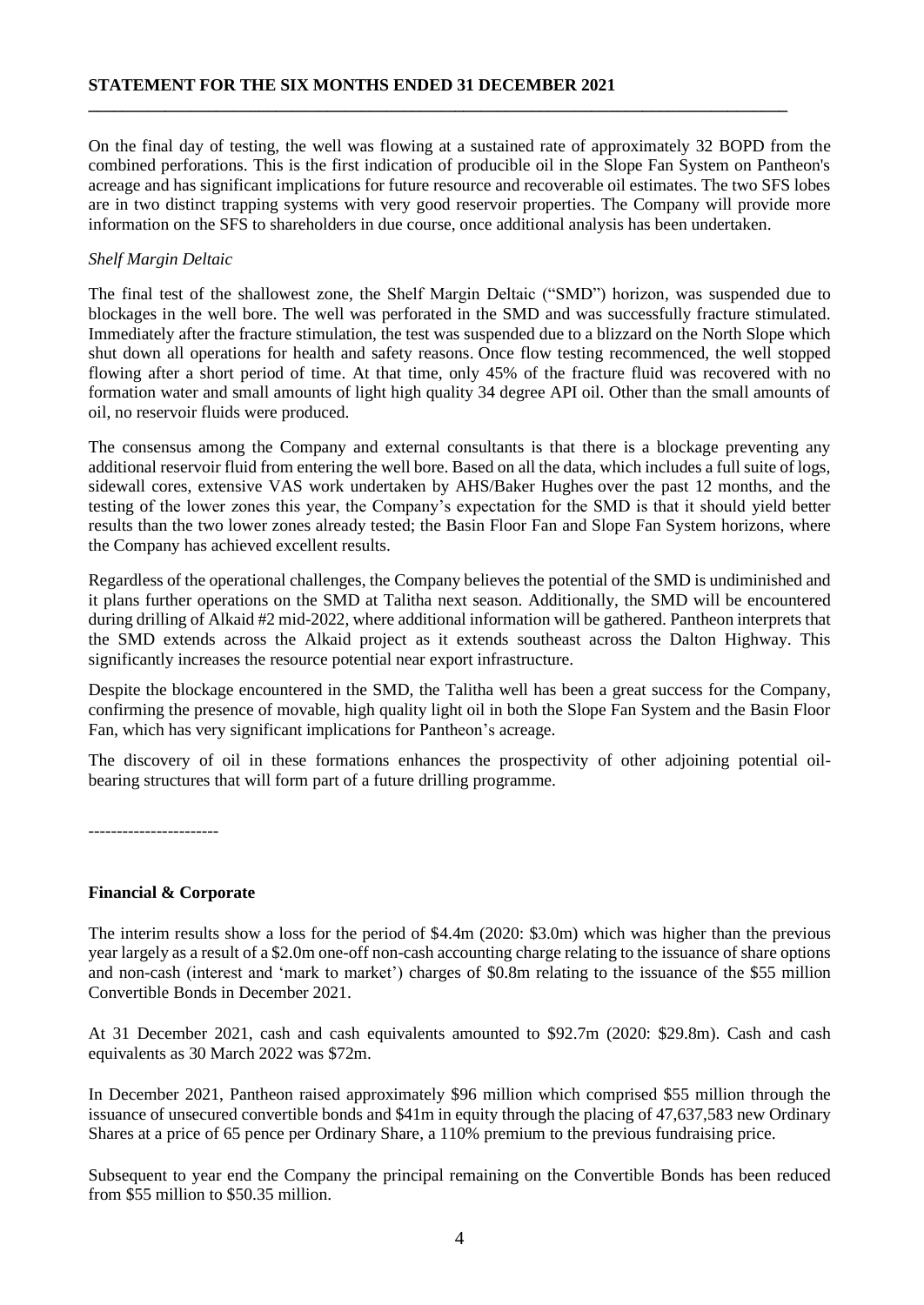# **Other**

Overall, the winter 2022 season has been one of tremendous achievement for Pantheon, with high quality, light oil being confirmed in all targeted horizons, and the confirmation of what the Company believes to be a material discovery spanning over 10.5 miles from Talitha #A to Theta West #1. Every targeted zone confirmed the presence of high quality, light oil and every targeted horizon confirmed the movability of that oil. Whilst operations were impacted by weather and operational issues, these do not diminish the significance of the Group's achievements this winter.

**\_\_\_\_\_\_\_\_\_\_\_\_\_\_\_\_\_\_\_\_\_\_\_\_\_\_\_\_\_\_\_\_\_\_\_\_\_\_\_\_\_\_\_\_\_\_\_\_\_\_\_\_\_\_\_\_\_\_\_\_\_\_\_\_\_\_\_\_\_\_\_\_\_\_\_\_\_\_\_\_\_\_** 

Pantheon intends to host a webinar in late April to discuss in greater detail the conclusions of what has been a period of great achievement for the Company. Immediately thereafter the Company will be gearing up for Alkaid #2, intended to spud in July 2022 adjacent to the Dalton Highway and Trans Alaska Pipeline System.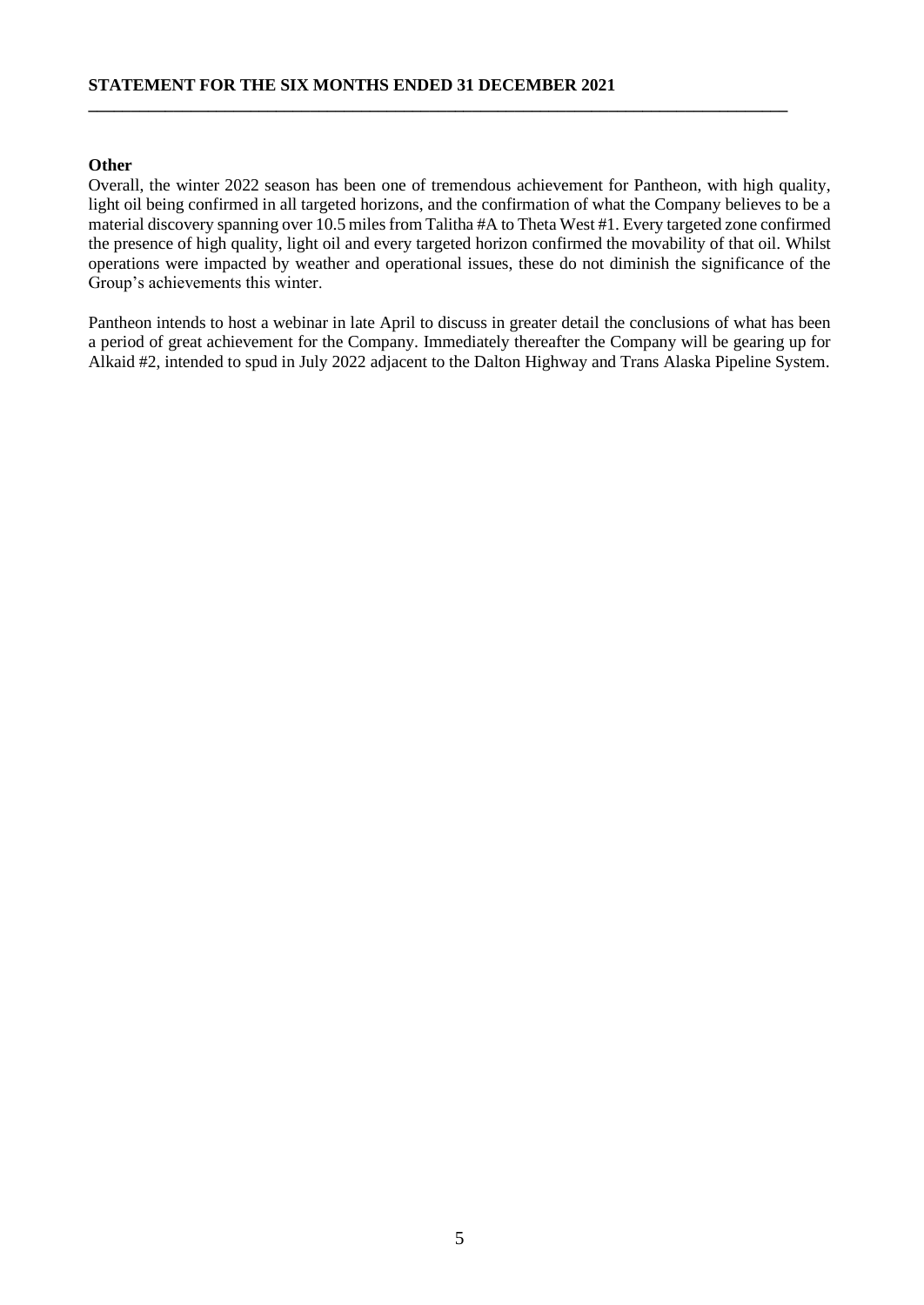# **CONDENSED CONSOLIDATED STATEMENT OF COMPREHENSIVE INCOME** FOR THE PERIOD ENDED 31 DECEMBER 2021

|                                                                                                           | <b>Notes</b>   | 6 months<br>ended 31<br>December<br>2021<br>(unaudited)<br>\$ | 6 months<br>ended 31<br>December<br>2020<br>(unaudited)<br>\$ | Year ended<br>30 June<br>2021<br>(audited)<br>\$ |
|-----------------------------------------------------------------------------------------------------------|----------------|---------------------------------------------------------------|---------------------------------------------------------------|--------------------------------------------------|
| <b>Continuing operations</b>                                                                              |                |                                                               |                                                               |                                                  |
| Administration expenses                                                                                   |                | (3,150,888)                                                   | (2,501,541)                                                   | (5,034,361)                                      |
| Share option expense                                                                                      |                | (2,013,966)                                                   | (1,585,904)                                                   | (3,211,038)                                      |
| Interest expense                                                                                          |                | (570, 295)                                                    |                                                               |                                                  |
| Revaluation of derivative liability                                                                       |                | (200, 531)                                                    |                                                               |                                                  |
| <b>Operating loss</b>                                                                                     |                | (5,945,680)                                                   | (4,087,445)                                                   | (8,245,400)                                      |
| Interest receivable                                                                                       |                | 143                                                           | 1,000                                                         | 4,234                                            |
| <b>Loss before taxation</b>                                                                               |                | (5,945,537)                                                   | (4,086,445)                                                   | (8,241,165)                                      |
| Taxation                                                                                                  |                | 1,497,945                                                     | 1,124,124                                                     | 1,573,094                                        |
| Loss for the period from continuing<br>operations after taxation<br>Loss for the period from discontinued |                | (4,447,592)                                                   | (2,962,321)                                                   | (6,668,071)                                      |
| operations                                                                                                | 3              |                                                               | (54, 415)                                                     | (54, 415)                                        |
| Loss for the period                                                                                       |                | (4,447,592)                                                   | (3,016,736)                                                   | (6,722,487)                                      |
| Other comprehensive income for the period<br>Exchange differences from translating foreign                |                |                                                               |                                                               |                                                  |
| operations                                                                                                |                | 844,484                                                       | 1,100,162                                                     | (1,503,199)                                      |
| Total comprehensive loss for the period                                                                   |                | (3,603,108)                                                   | (1,916,574)                                                   | (5,219,288)                                      |
| Loss per share from continuing operations:                                                                |                |                                                               |                                                               |                                                  |
| Basic and diluted Loss per share<br>Loss per share from discontinued<br>operations:                       | $\overline{2}$ | $(0.66)$ ¢                                                    | $(0.57)$ ¢                                                    | $(1.17)$ ¢                                       |
| Basic and diluted Loss per share                                                                          | $\overline{2}$ |                                                               | $(0.01)$ ¢                                                    | $(0.01)$ ¢                                       |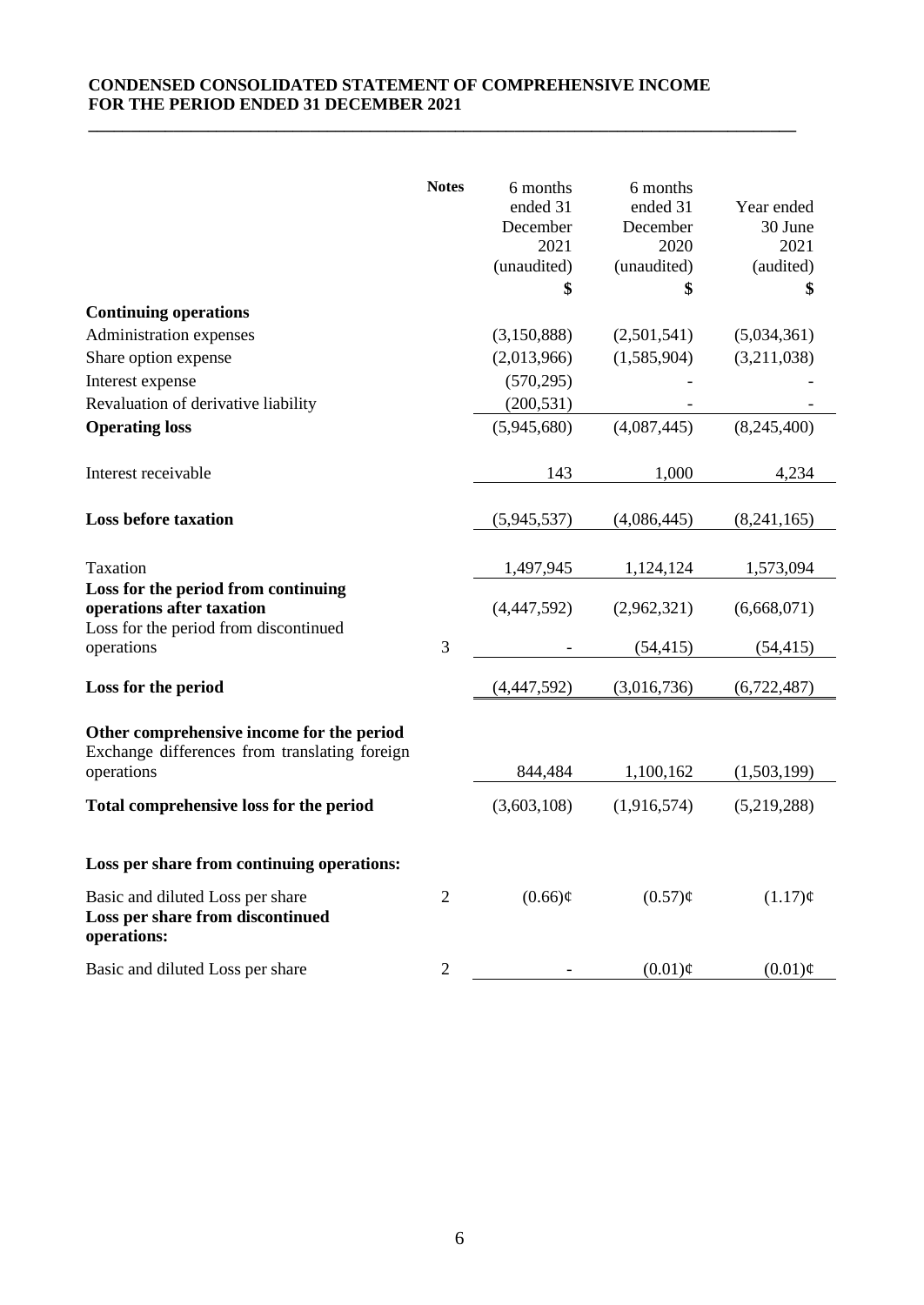### **CONDENSED CONSOLIDATED STATEMENT OF CHANGES IN EQUITY FOR THE PERIOD ENDED 31 DECEMBER 2021**

|                                                                   | <b>Share</b><br>capital | <b>Share</b><br>premium | <b>Retained</b><br>losses | <b>Currency</b><br>reserve | <b>Share</b><br>based<br>payment | <b>Non</b><br>controlling<br><b>Interests</b> | <b>Total</b><br>equity |
|-------------------------------------------------------------------|-------------------------|-------------------------|---------------------------|----------------------------|----------------------------------|-----------------------------------------------|------------------------|
|                                                                   | \$                      | \$                      | \$                        | \$                         | \$                               | \$                                            | \$                     |
| Group                                                             |                         |                         |                           |                            |                                  |                                               |                        |
| At 1 July 2021                                                    | 9,739,203               | 208,683,936             | (36, 331, 398)            | 1,234,562                  | 5,336,462                        |                                               | 188,662,765            |
| Net loss for the period<br>Other comprehensive<br>income: Foreign |                         |                         | (4,447,592)               |                            |                                  |                                               | (4,447,592)            |
| currency translation                                              |                         |                         |                           | 844,484                    |                                  |                                               | 844,484                |
| Total comprehensive<br>income for the period                      |                         |                         | (4,447,592)               | 844,484                    |                                  |                                               | (3,603,108)            |
| <b>Capital Raising</b>                                            |                         |                         |                           |                            |                                  |                                               |                        |
| Issue of shares                                                   | 638,462                 | 40,904,076              |                           |                            |                                  |                                               | 41,542,538             |
| Issue costs                                                       |                         | (1,489,248)             |                           |                            |                                  |                                               | (1,489,248)            |
| <b>Exercised</b> options                                          |                         | 230,958                 |                           |                            | (230,958)                        |                                               |                        |
| Share option expense                                              |                         |                         |                           | $\overline{\phantom{0}}$   | 2,013,966                        |                                               | 2,013,966              |
| Exercised share options                                           | 40,716                  | 1,099,881               |                           |                            |                                  |                                               | 1,140,597              |
| <b>Balance at 31</b><br>December 2021                             | 10,418,381              | 249,429,603             | (40,778,990)              | 2,079,046                  | 7,119,470                        |                                               | 228, 267, 510          |

|                                                                   | <b>Share</b><br>capital  | <b>Share</b><br>premium | <b>Retained</b><br>losses | <b>Currency</b><br>reserve | <b>Share</b><br>based<br>payment | <b>Non</b><br>controlling<br><b>Interests</b> | <b>Total</b><br>equity |
|-------------------------------------------------------------------|--------------------------|-------------------------|---------------------------|----------------------------|----------------------------------|-----------------------------------------------|------------------------|
|                                                                   | \$                       | \$                      | \$                        | \$                         | \$                               | \$                                            | \$                     |
| Group                                                             |                          |                         |                           |                            |                                  |                                               |                        |
| At 1 July 2020                                                    | 8,568,721                | 173,687,092             | (29,608,911)              | (268, 637)                 | 2,163,898                        |                                               | 154, 542, 163          |
| Net loss for the period<br>Other comprehensive<br>income: Foreign |                          |                         | (3,016,736)               |                            |                                  |                                               | (3,016,736)            |
| currency translation                                              |                          |                         |                           | 1,100,162                  |                                  |                                               | 1,100,162              |
| comprehensive<br>Total<br>income for the period                   |                          |                         | (3,016,736)               | 1,100,162                  |                                  |                                               | (1,916,574)            |
| <b>Capital Raising</b>                                            |                          |                         |                           |                            |                                  |                                               |                        |
| Issue of shares                                                   | 973,583                  | 29,207,500              |                           |                            |                                  |                                               | 30,181,083             |
| Issue costs                                                       | $\overline{\phantom{a}}$ | (1,598,850)             |                           |                            |                                  |                                               | (1,598,850)            |
| Share option expense                                              |                          |                         |                           |                            | 1,585,904                        |                                               | 1,585,904              |
| <b>Balance at 31</b><br>December 2020                             | 9,542,304                | 201, 295, 742           | (32,625,647)              | 831,525                    | 3,749,802                        |                                               | 182,793,726            |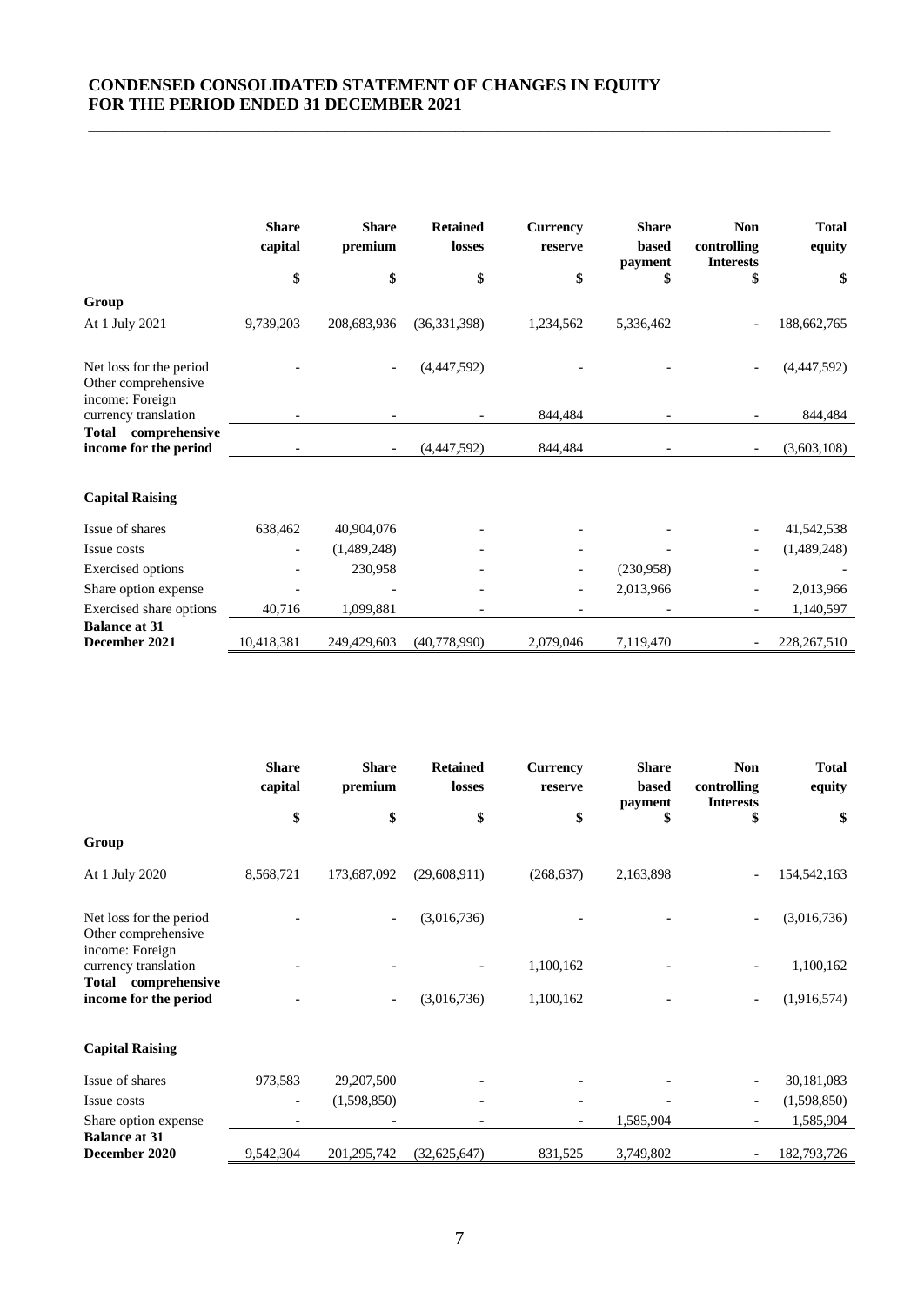### **CONDENSED CONSOLIDATED STATEMENT OF CHANGES IN EQUITY FOR THE PERIOD ENDED 31 DECEMBER 2021**

|                                                                | <b>Share</b><br>capital | <b>Share</b><br>premium | <b>Retained</b><br>losses | <b>Currency</b><br>reserve | <b>Share</b><br>based | <b>Total</b><br>equity |
|----------------------------------------------------------------|-------------------------|-------------------------|---------------------------|----------------------------|-----------------------|------------------------|
|                                                                | \$                      | \$                      | \$                        | \$                         | payment<br>\$         |                        |
| Group                                                          |                         |                         |                           |                            |                       | \$                     |
| At 1 July 2020                                                 | 8,568,721               | 173,687,092             | (29, 608, 911)            | (268, 637)                 | 2,163,898             | 154, 542, 163          |
| Loss for the year                                              |                         |                         | (6,722,487)               |                            |                       | (6,722,487)            |
| Other comprehensive<br>income: Foreign<br>currency translation |                         |                         |                           | 1,503,199                  |                       | 1,503,199              |
| <b>Total comprehensive</b><br>income for the year              |                         |                         | (6,722,487)               | 1,503,199                  |                       | (5,219,288)            |
| <b>Capital Raising</b>                                         |                         |                         |                           |                            |                       |                        |
| Issue of shares                                                | 1,170,482               | 36,394,313              |                           |                            |                       | 37,564,795             |
| Issue costs                                                    |                         | (1,397,469)             |                           |                            |                       | (1,397,469)            |
| Share option expense                                           |                         |                         |                           |                            | 3,172,564             | 3,172,564              |
| <b>Balance at 30 June</b><br>2021                              | 9,739,203               | 208,683,936             | (36, 331, 398)            | 1,234,562                  | 5,336,462             | 188,662,765            |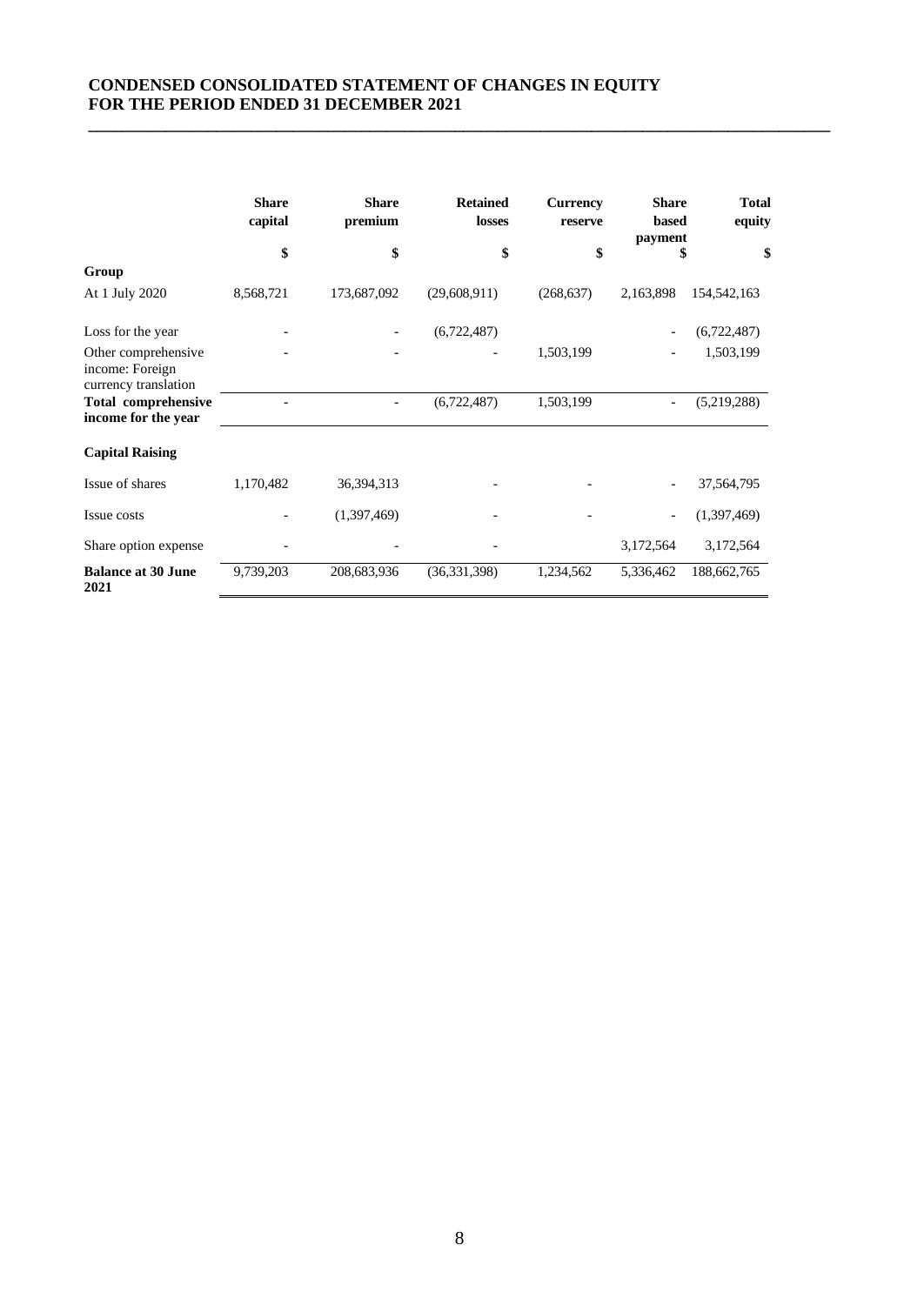# **CONDENSED CONSOLIDATED STATEMENT OF FINANCIAL POSITION AS AT 31 DECEMBER 2021**

|                                                                                            | <b>Notes</b>   | 6 months ended<br>31 December<br>2021<br>(unaudited) | 6 months ended<br>31 December<br>2020<br>(unaudited) | Year ended<br>30 June<br>2021<br>(audited) |
|--------------------------------------------------------------------------------------------|----------------|------------------------------------------------------|------------------------------------------------------|--------------------------------------------|
| <b>ASSETS</b><br><b>Non-Current Assets</b>                                                 |                | \$                                                   | S                                                    | S                                          |
| Exploration and evaluation assets                                                          | 4              | 195,662,187                                          | 159,097,101                                          | 188,954,719                                |
| Developed oil and gas assets                                                               | 4              |                                                      |                                                      |                                            |
| Property, plant & equipment                                                                | $\overline{4}$ | 4,245                                                | 54,989                                               | 30,308                                     |
|                                                                                            |                | 195,666,432                                          | 159,152,090                                          | 188,985,027                                |
| <b>Current Assets</b><br>Trade and other receivables<br>Non-current assets – held for sale |                | 275,315                                              | 204,436<br>585,863                                   | 109,876                                    |
| Cash and cash equivalents                                                                  |                | 92,667,269                                           | 29,766,746                                           | 5,663,477                                  |
|                                                                                            |                | 92,942,584                                           | 30,557,045                                           | 5,773,353                                  |
| <b>Total assets</b>                                                                        |                | 288,609,016                                          | 189,709,135                                          | 194,758,380                                |
| <b>LIABILITIES</b>                                                                         |                |                                                      |                                                      |                                            |
| <b>Current liabilities</b>                                                                 |                |                                                      |                                                      |                                            |
| Trade and other payables                                                                   |                | 1,120,647                                            | 1,367,451                                            | 1,107,090                                  |
| Provisions                                                                                 |                | 1,250,000                                            | 750,000                                              | 1,250,000                                  |
| Non-current liabilities – held for sale                                                    |                |                                                      | 585,863                                              |                                            |
| Lease Liabilities                                                                          |                | 4,702                                                | 52,762                                               | 32,788                                     |
| Deferred tax liability                                                                     |                | 2,207,792                                            | 4,154,706                                            | 3,705,737                                  |
|                                                                                            |                | 4,583,141                                            | 6,910,782                                            | 6,095,615                                  |
| <b>Non-current liabilities</b>                                                             |                |                                                      |                                                      |                                            |
| <b>Lease Liabilities</b>                                                                   |                |                                                      | 4,627                                                |                                            |
| Convertible Bond - Debt                                                                    | 6              | 39,734,584                                           |                                                      |                                            |
| Convertible Bond - Derivative                                                              | 6              |                                                      |                                                      |                                            |
|                                                                                            |                | 16,023,781<br>55,758,365                             | 4,627                                                |                                            |
|                                                                                            |                |                                                      |                                                      |                                            |
| <b>Total liabilities</b>                                                                   |                | 60, 341, 506                                         | 6,915,409                                            | 6,095,615                                  |
| Net assets                                                                                 |                | 228, 267, 510                                        | 182,793,726                                          | 188,662,765                                |
| <b>EQUITY</b>                                                                              |                |                                                      |                                                      |                                            |
| <b>Capital and reserves</b>                                                                |                |                                                      |                                                      |                                            |
| Share capital                                                                              |                | 10,418,381                                           | 9,542,304                                            | 9,739,203                                  |
| Share premium                                                                              |                | 249,429,603                                          | 201,295,742                                          | 208,683,936                                |
| <b>Retained losses</b>                                                                     |                | (40,778,990)                                         | (32, 625, 647)                                       | (36, 331, 398)                             |
| Currency reserve                                                                           |                | 2,079,046<br>7,119,470                               | 831,525<br>3,749,802                                 | 1,234,562                                  |
| Share based payment reserve<br><b>Shareholders' equity</b>                                 |                | 228, 267, 510                                        | 182,793,726                                          | 5,336,462<br>188,662,765                   |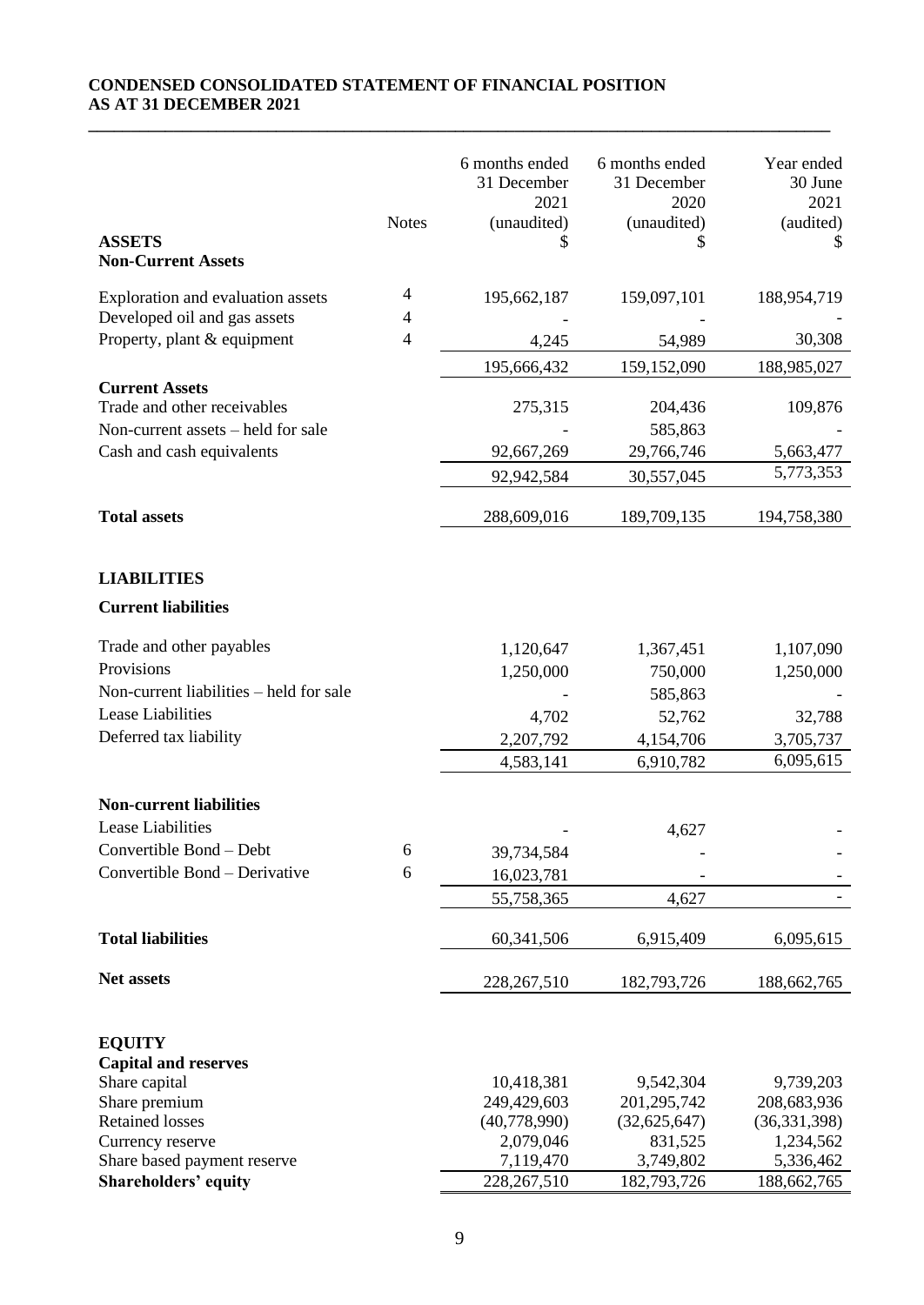# **CONDENSED CONSOLIDATED STATEMENT OF CASH FLOWS FOR THE PERIOD ENDED 31 DECEMBER 2021**

|                                                                                                                                                                                                                                                                                              | 6 months ended<br>31 December<br>2021<br>(unaudited)                           | 6 months<br>ended<br>31 December<br>2020<br>(unaudited) | Year ended<br>30 June<br>2021<br>(audited)             |
|----------------------------------------------------------------------------------------------------------------------------------------------------------------------------------------------------------------------------------------------------------------------------------------------|--------------------------------------------------------------------------------|---------------------------------------------------------|--------------------------------------------------------|
| Net outflow from operating activities                                                                                                                                                                                                                                                        | (2,446,588)                                                                    | (989, 110)                                              | (3,098,495)                                            |
| <b>Cash flows from investing activities</b>                                                                                                                                                                                                                                                  |                                                                                |                                                         |                                                        |
| Interest received                                                                                                                                                                                                                                                                            | 143                                                                            | 1,060                                                   | 4,295                                                  |
| Interest paid                                                                                                                                                                                                                                                                                | (7,961)                                                                        |                                                         |                                                        |
| Funds used for drilling, exploration and leases                                                                                                                                                                                                                                              | (6,707,468)                                                                    | (2,999,493)                                             | (24, 973, 399)                                         |
| Net cash outflow from investing activities                                                                                                                                                                                                                                                   | (6,715,286)                                                                    | (2,998,433)                                             | (24,969,105)                                           |
| <b>Cash flows from financing activities</b><br>Proceeds from share issues – capital raise<br>Proceeds from share issues – exercise of options<br>Issue costs paid in cash<br>Convertible Bond<br>Repayment of borrowing and leasing liabilities<br>Net cash inflow from financing activities | 41,000,000<br>1,140,595<br>(946, 710)<br>55,000,000<br>(28, 218)<br>96,165,667 | 30,181,084<br>(1,202,850)<br>(26,910)<br>28,951,324     | 30,181,084<br>(1, 197, 275)<br>(55, 698)<br>28,928,111 |
| Increase in cash & cash equivalents<br>Cash and cash equivalents at the beginning of the                                                                                                                                                                                                     | 87,003,793                                                                     | 24,963,781                                              | 860,511                                                |
| period                                                                                                                                                                                                                                                                                       | 5,663,476                                                                      | 4,802,965                                               | 4,802,965                                              |
| Cash and cash equivalents at the end of the<br>period                                                                                                                                                                                                                                        | 92,667,269                                                                     | 29,766,746                                              | 5,663,476                                              |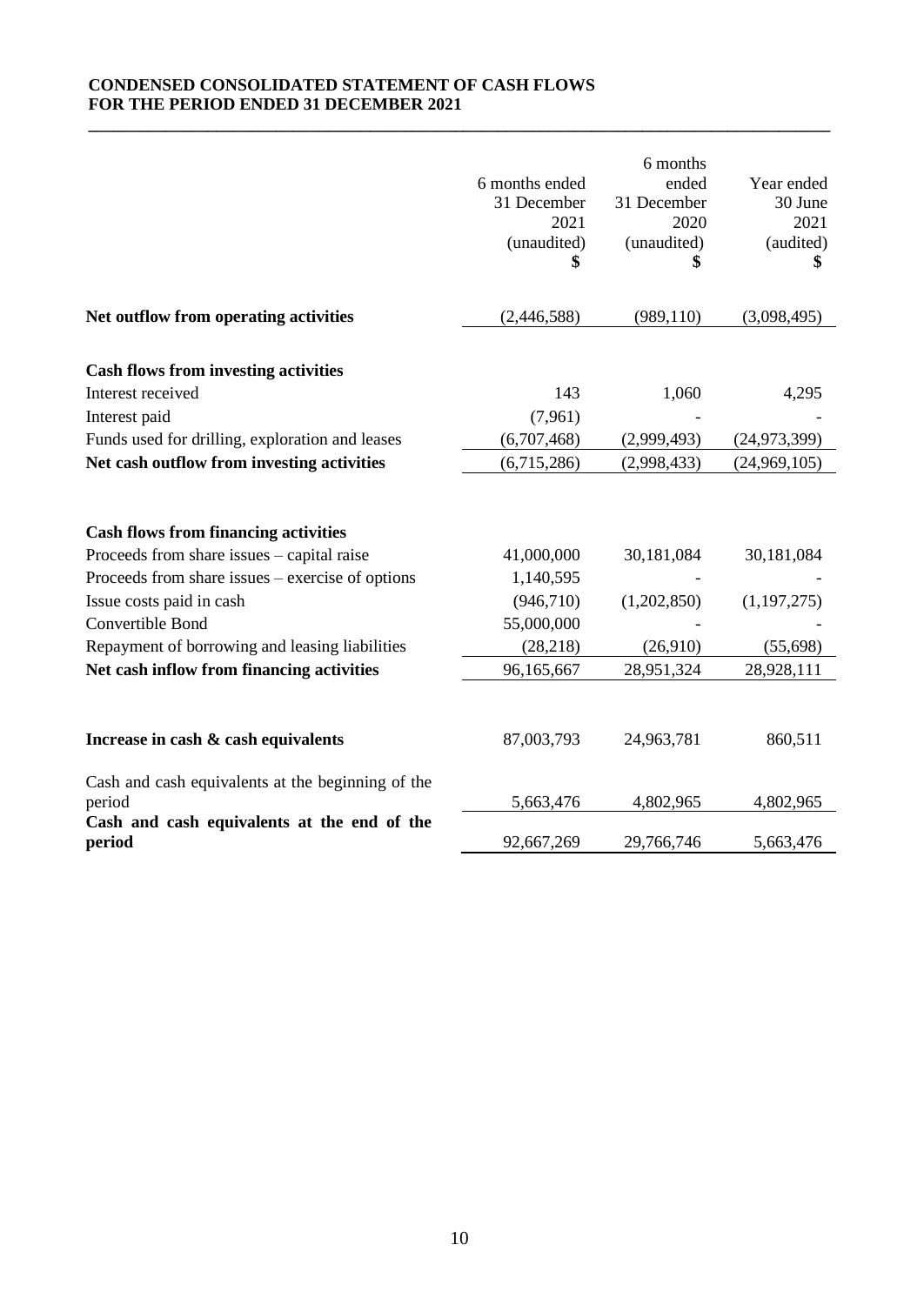# **CONDENSED CONSOLIDATED STATEMENT OF CASH FLOWS FOR THE PERIOD ENDED 31 DECEMBER 2021**

# **RECONCILIATION OF OPERATING LOSS TO NET CASH OUTFLOW FROM OPERATING ACTIVITIES**

|                                                          | 6 months<br>ended<br>31 December<br>2021<br>(unaudited) | 6 months<br>ended<br>31 December<br>2020<br>(unaudited) | Year ended<br>30 June<br>2021<br>(audited) |
|----------------------------------------------------------|---------------------------------------------------------|---------------------------------------------------------|--------------------------------------------|
| Loss for the period                                      | (4,447,592)                                             | (3,016,736)                                             | (6,722,487)                                |
| Net interest received                                    | (143)                                                   | (1,060)                                                 | (4,295)                                    |
| Gain on disposal of subsidiary undertaking               |                                                         |                                                         |                                            |
| Impairment of intangible assets - E&E                    |                                                         |                                                         |                                            |
| Impairment developed oil & gas assets                    |                                                         |                                                         |                                            |
| Impairment of PP&E                                       |                                                         |                                                         |                                            |
| Share option expense                                     | 2,013,966                                               | 1,585,904                                               | 3,211,038                                  |
| <b>Interest Expense</b>                                  | 570,295                                                 |                                                         |                                            |
| Derivative mark to market charge                         | 200,531                                                 |                                                         |                                            |
| Depreciation of office equipment                         |                                                         | 220                                                     | 225                                        |
| Depreciation of right of use assets                      | 25,647                                                  | 24,600                                                  | 50,395                                     |
| Charge on lease - right of use assets                    |                                                         | 3,141                                                   | 6,207                                      |
| Depletion of developed oil & gas assets                  |                                                         |                                                         |                                            |
| Increase in trade and other receivables                  | (165, 439)                                              | (130, 268)                                              | (35,709)                                   |
| Increase in trade and other payables                     | 13,557                                                  | 583,359                                                 | 518,805                                    |
| Effect of translation differences (fixed assets)         |                                                         | (14)                                                    | (21)                                       |
| Effect of translation differences (right of use assets)  | 1,336                                                   | 172                                                     | 179                                        |
| Effect of translation differences (Share option expense) |                                                         |                                                         | (38, 474)                                  |
| Effect of translation differences                        | 839,199                                                 | 1,100,162                                               | 1,503,199                                  |
| Taxation                                                 | (1,497,945)                                             | (1, 138, 590)                                           | (1, 587, 559)                              |
| Net cash outflow from operating activities               | (2, 446, 588)                                           | (989, 110)                                              | (3,098,495)                                |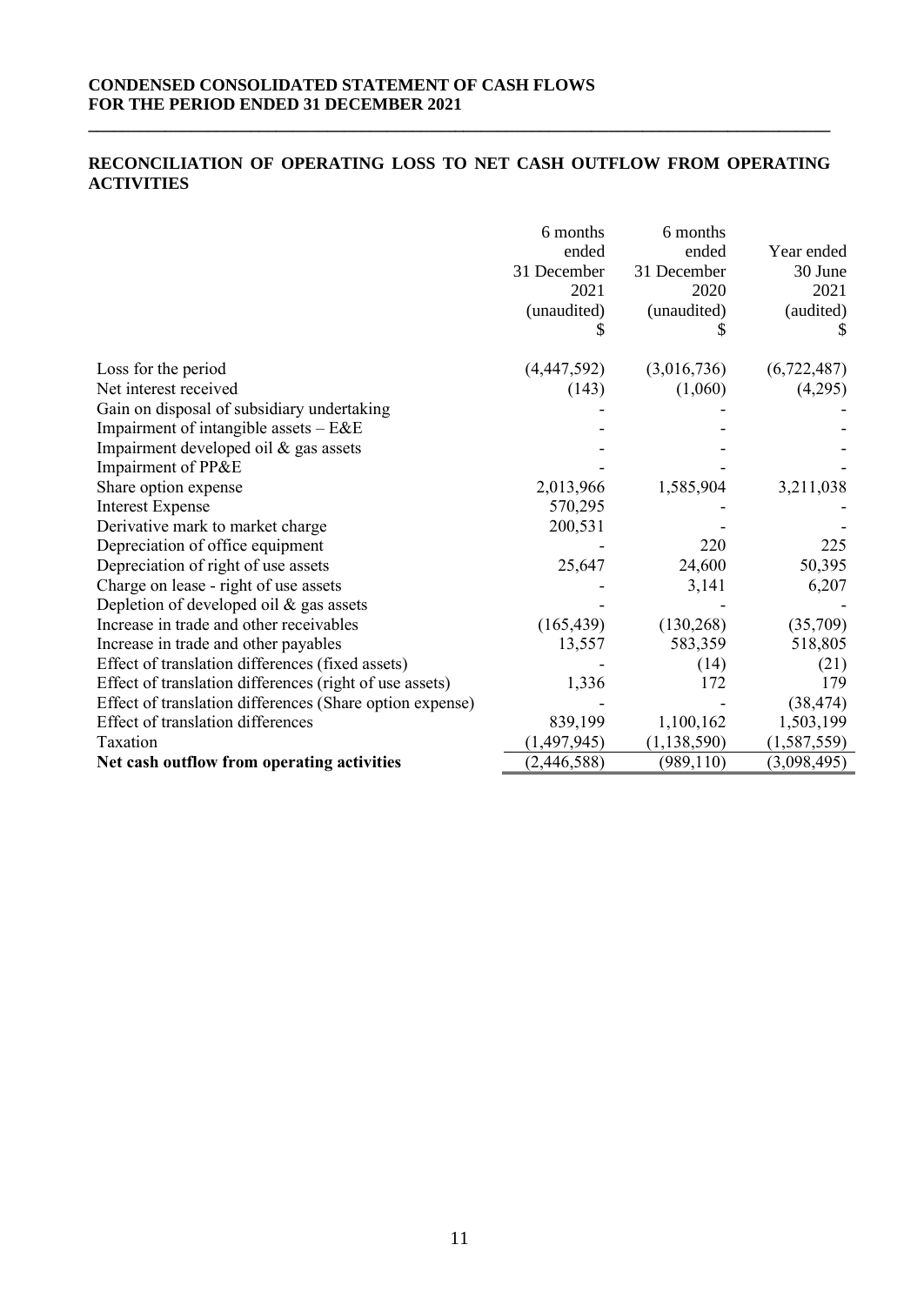# **1. Accounting policies**

A summary of the principal accounting policies, all of which have been applied consistently throughout the period, is set out below.

**\_\_\_\_\_\_\_\_\_\_\_\_\_\_\_\_\_\_\_\_\_\_\_\_\_\_\_\_\_\_\_\_\_\_\_\_\_\_\_\_\_\_\_\_\_\_\_\_\_\_\_\_\_\_\_\_\_\_\_\_\_\_\_\_\_\_\_\_\_\_\_\_\_\_\_\_\_\_\_\_\_\_\_\_\_\_\_**

#### **1.1. Basis of preparation**

This financial information has been prepared on a going concern basis using the historical cost convention and in accordance with the International Financial Reporting Standards as adopted by the European Union ("EU") ("IFRS"), including IFRS 6 'Exploration for and Evaluation of Mineral Resources', and in accordance with the provisions of the Companies Act 2006.

This interim report has been prepared on a basis consistent with the Group's expected accounting policies for the year ending 30 June 2022. These accounting policies are the same as those set out in the Group's Annual Report and Financial Statements for the year ended 30 June 2021, which are available from the registered office or the company's website [\(www.pantheonresources.com\).](http://www.pantheonresources.com)/)

The Group financial information is presented in US Dollars and is unaudited. The interim financial information does not constitute statutory accounts within the meaning of section 434 of the Companies Act 2006. The comparative figures for the year ended 30 June 2021 have been taken from the Group's statutory accounts for that financial year, which have been reported on by the Group's auditors and delivered to the Registrar of Companies.

#### **1.2. Basis of consolidation**

Subsidiaries are fully consolidated from the date on which control is transferred to the Group. They are deconsolidated from the date that control ceases. The purchase method of accounting is used to account for the acquisition of subsidiaries by the Group. The cost of an acquisition is measured as the fair value of the assets given, equity instruments issued, and liabilities incurred or assumed at the date of exchange. Identifiable assets acquired and liabilities and contingent liabilities assumed in a business combination are measured initially at their fair values at the acquisition date, irrespective of the extent of any minority interest. The excess of the cost of acquisition over the fair value of the Group's share of the identifiable net assets acquired is recorded as goodwill. Goodwill arising on acquisitions is capitalised and subject to impairment review, both annually and when there are indications that the carrying value may not be recoverable.

Inter-company transactions, balances and unrealised gains on transactions between group companies are eliminated. All the companies over which the Company has control apply, where appropriate, the same accounting policies as the Company.

# **1.3. Foreign currency translation**

#### *(i) Functional and presentational currency*

The financial statements are presented in US Dollars ("\$"), which is the functional currency of the Company and is the Group's presentation currency.

*(ii) Transactions and balances*

Transactions in foreign currencies are translated into US dollars at the average exchange rate for the year. Monetary assets and liabilities denominated in foreign currencies are translated at the rate of exchange ruling at the balance sheet date. The resulting exchange gain or loss is dealt with in the income statement.

The assets, liabilities and the results of the foreign subsidiary undertakings are translated into US dollars at the rates of exchange ruling at the year end. Exchange differences resulting from the retranslation of net investments in subsidiary undertakings are treated as movements on reserves.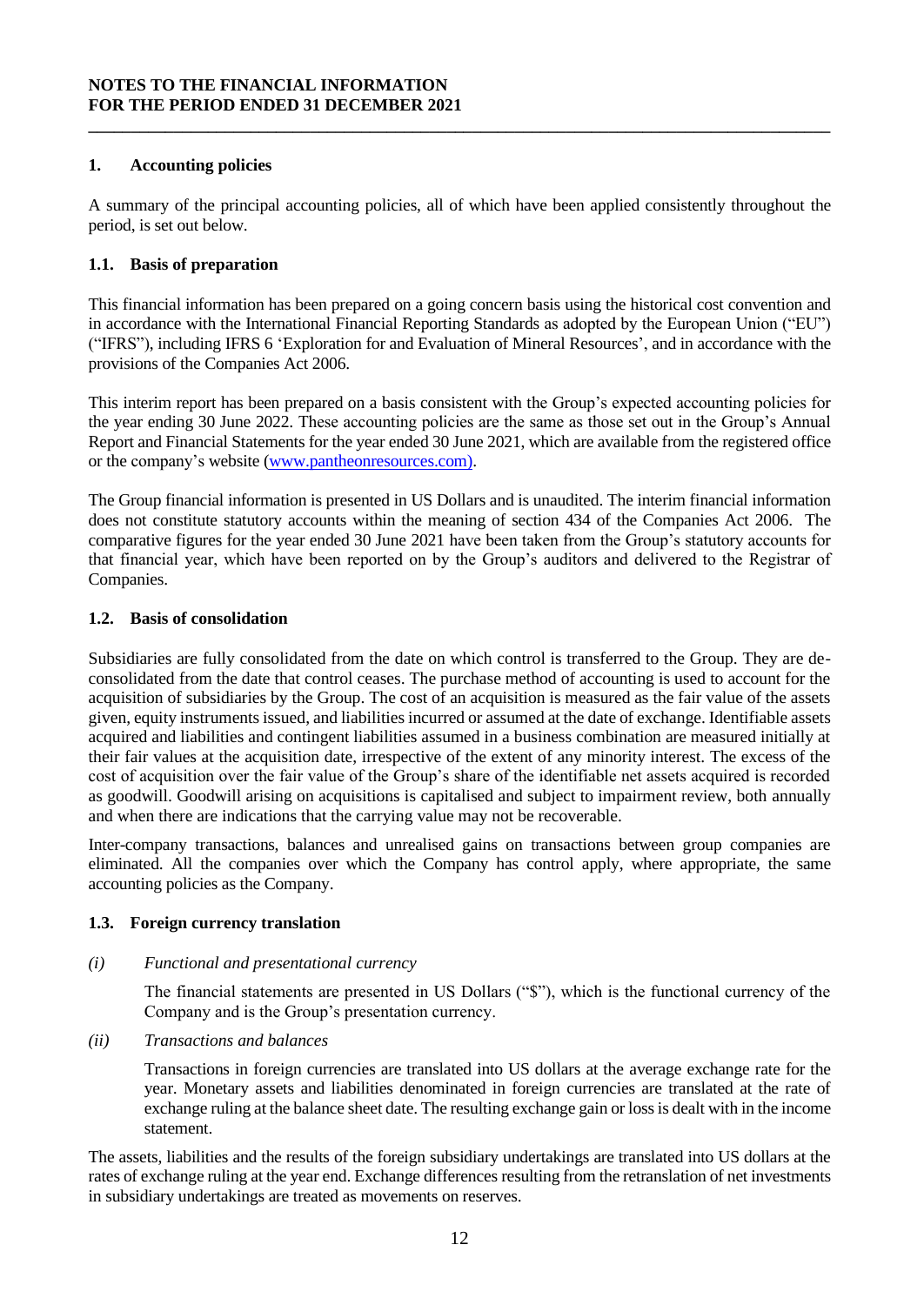# **1.4. Cash and cash equivalents**

The company considers all highly liquid investments, with a maturity of 90 days or less to be cash equivalents, carried at the lower of cost or market value.

**\_\_\_\_\_\_\_\_\_\_\_\_\_\_\_\_\_\_\_\_\_\_\_\_\_\_\_\_\_\_\_\_\_\_\_\_\_\_\_\_\_\_\_\_\_\_\_\_\_\_\_\_\_\_\_\_\_\_\_\_\_\_\_\_\_\_\_\_\_\_\_\_\_\_\_\_\_\_\_\_\_\_\_\_\_**

# **1.5. Going concern**

The interim report has been prepared on the going concern basis, which contemplates the continuity of normal business activity and the realisation of assets and the settlement of liabilities in the normal course of business.

The Directors have reviewed the Group's overall position and outlook and are of the opinion that the Group is sufficiently well funded to be able to operate as a going concern for at least the next twelve months from the date of approval of these financial statements.

# **1.6. Deferred taxation**

Deferred tax is provided in full, using the liability method, on temporary differences arising between the tax bases of assets and liabilities and their carrying amounts in the financial statements. Deferred tax is determined using tax rates (and laws) that have been enacted or substantially enacted by the balance sheet date and expected to apply when the related deferred tax is realised, or the deferred liability is settled.

Deferred tax assets are recognised to the extent that it is probable that the future taxable profit will be available against which the temporary differences can be utilized.

# **1.7. Exploration and evaluation costs and developed oil and gas properties**

The Group follows the 'successful efforts' method of accounting for exploration and evaluation costs. At the point of production, all costs associated with oil, gas and mineral exploration and investments are classified into and capitalised on a 'cash generating unit' ("CGU") basis, in accordance with IAS 36. Costs incurred include appropriate technical and administrative expenses but not general corporate overheads. If an exploration project is successful, the related expenditures will be transferred to Developed Oil and Gas Properties and amortised over the estimated life of the commercial reserves on a 'unit of production' basis.

The recoverability of all exploration and evaluation costs is dependent upon the discovery of economically recoverable reserves, the ability of the Group to obtain necessary financing to complete the development of the reserves and future profitable production or proceeds from the disposition thereof. All balance sheet carrying values are reviewed for indicators of impairment at least twice yearly. The prospect acreage is classified into discrete "prospects" or CGU's. When production commences the accumulated costs for the specific CGU is transferred from intangible fixed assets to tangible fixed assets i.e., 'Developed Oil & Gas Properties' or 'Production Facilities and Equipment', as appropriate. Amounts recorded for these assets represent historical costs and are not intended to reflect present or future values.

# **1.8 Impairment of exploration costs and developed oil and gas properties, depreciation of assets, plug & abandonment and goodwill**

In accordance with IFRS 6 'Exploration for and Evaluation of Mineral Resources' (IFRS 6), exploration and evaluation assets are reviewed for indicators of impairment. Should indicators of impairment be identified an impairment test is performed.

In accordance with IAS 36, the Group is required to perform an "impairment test" on assets when an assessment of specific facts and circumstances indicate there may be an indication of impairment, specifically to ensure that the assets are carried at no more than their recoverable amount. Where an impairment test is required, any impairment loss is measured, presented and disclosed in accordance with IAS 36.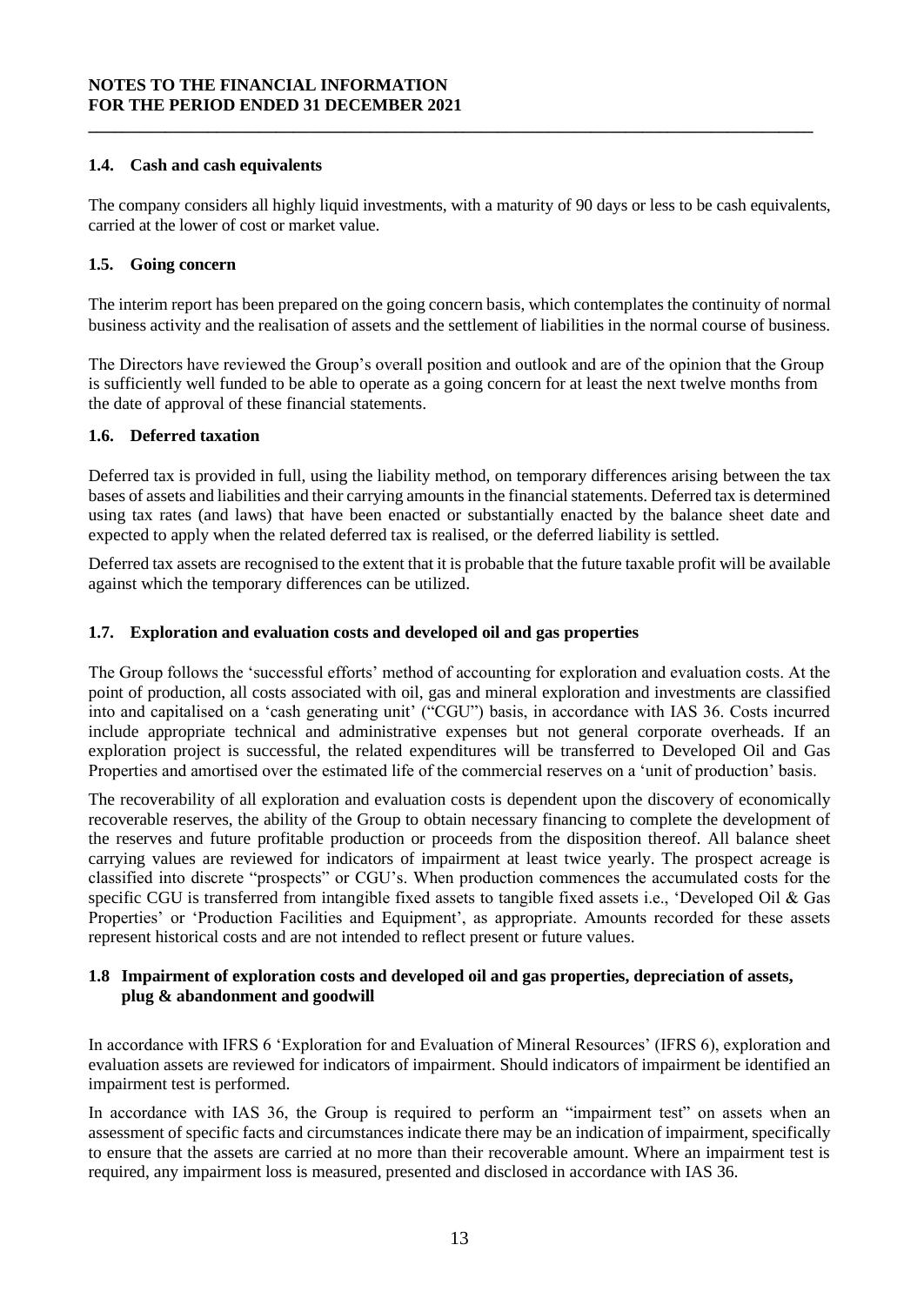#### *Exploration and evaluation costs*

All exploration and evaluation assets relate to the Group's Alaskan operations.. The Alaskan leasehold assets were fair valued as at the date of acquisition of Great Bear and the carrying value at 31 December 2021 represents the cost of acquisition, (plus the fair value adjustment, in accordance with IFRS) and any capitalised costs incurred subsequent to the acquisition.

**\_\_\_\_\_\_\_\_\_\_\_\_\_\_\_\_\_\_\_\_\_\_\_\_\_\_\_\_\_\_\_\_\_\_\_\_\_\_\_\_\_\_\_\_\_\_\_\_\_\_\_\_\_\_\_\_\_\_\_\_\_\_\_\_\_\_\_\_\_\_\_\_\_\_\_\_\_\_\_\_\_\_\_\_\_**

### *Decommissioning Charges*

Decommissioning costs will be incurred by the Group at the end of the operating life of some of the Group's facilities and properties. The Group assesses its decommissioning provision at each reporting date. The ultimate decommissioning costs are uncertain and cost estimates can vary in response to many factors, including changes to relevant legal requirements, the emergence of new restoration techniques or experience at other production sites. The expected timing, extent and amount of expenditure may also change - for example, in response to changes in reserves or changes in laws and regulations or their interpretation. Therefore, significant estimates and assumptions are made in determining the provision for decommissioning. As a result, there could be significant adjustments to the provisions established which would affect future financial results. The provision at reporting date represents management's best estimate of the present value of the future decommissioning costs required.

For all wells the Group has adopted a Decommissioning Policy in which all decommissioning costs are recognise immediately when a well is either completed, abandoned, suspended or a decision taken that the well will likely be plugged and abandoned in due course. For completed or suspended wells, the decommissioning charge is recorded against the capitalised amount and subsequently depleted over the useful life of well using unit of production method.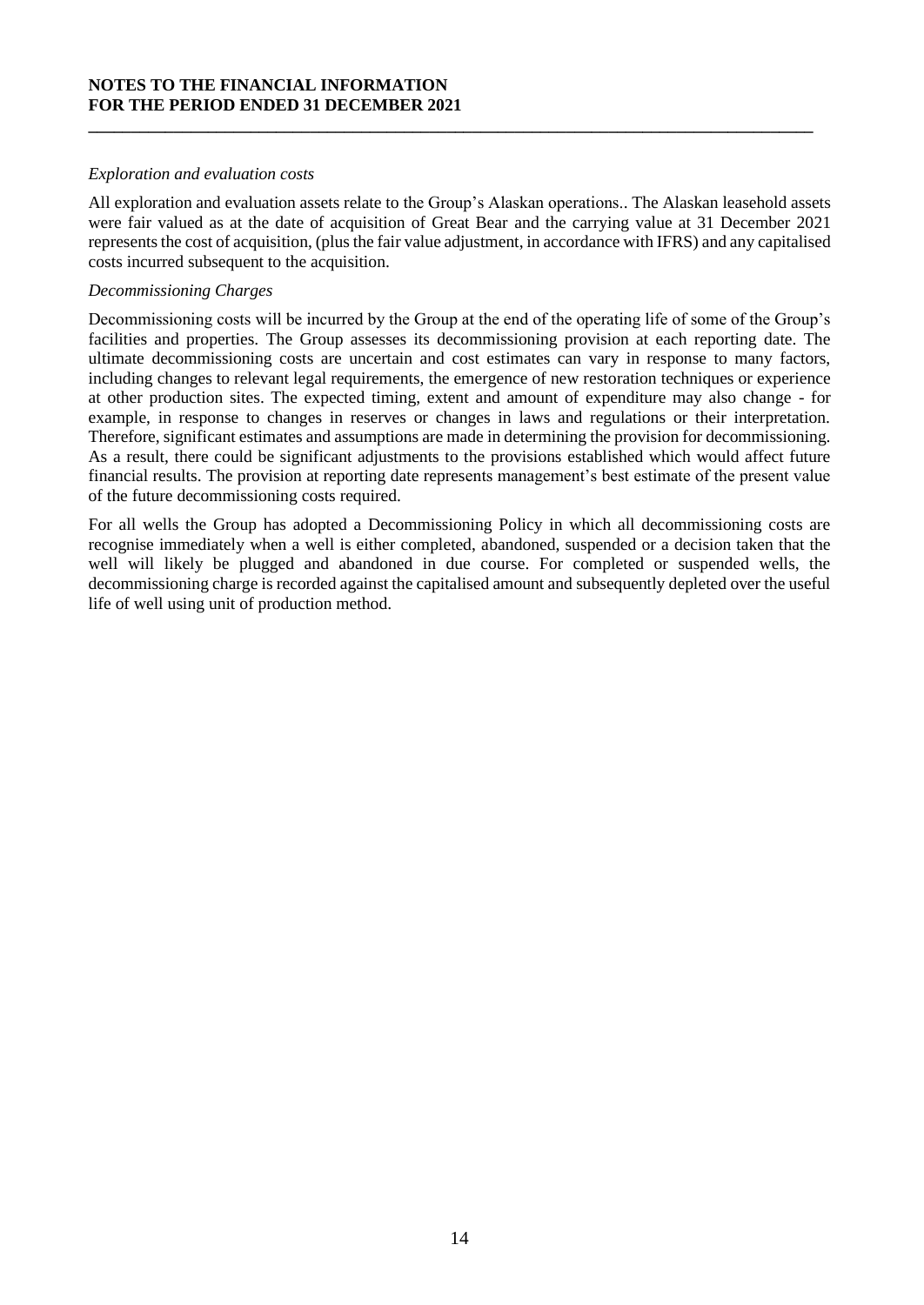#### **2. Loss per share**

|                                              | 6 months    | 6 months    |            |
|----------------------------------------------|-------------|-------------|------------|
|                                              | ended 31    | ended 31    | Year ended |
|                                              | December    | December    | 30 June    |
|                                              | 2021        | 2020        | 2021       |
|                                              | (unaudited) | (unaudited) | (audited)  |
| Loss per share from continuing operations:   |             |             |            |
|                                              |             |             |            |
| Basic and diluted loss per share             | (0.66)c     | (0.57)c     | (1.17)c    |
| Loss per share from discontinued operations: |             |             |            |
| Basic and diluted loss per share             |             | (0.01)c     | (0.01)c    |

**\_\_\_\_\_\_\_\_\_\_\_\_\_\_\_\_\_\_\_\_\_\_\_\_\_\_\_\_\_\_\_\_\_\_\_\_\_\_\_\_\_\_\_\_\_\_\_\_\_\_\_\_\_\_\_\_\_\_\_\_\_\_\_\_\_\_\_\_\_\_\_\_\_\_\_\_\_\_\_\_\_\_\_\_\_**

The calculation above for the loss per share has been calculated by dividing either: the relevant loss from continuing operations for the period, or the loss from discontinued operations for the period, by the weighted average number of ordinary shares in issue of 676,479,991 (December 2020: 519,779,401; June 2021: 616,395,083). Where a loss has been recorded for the period, the diluted loss per share has been made to equal the basic loss per share.

# **3. Discontinued Operations**

During the year ended the 30<sup>th</sup> June 2021 the Group exited its East Texas portfolio entirely, reflecting the previously announced strategic decision of the Group to prioritise its Alaska North Slope asset portfolio, given the significantly larger size, scale and resource potential. Accordingly, the Group took the decision to fully impair the carrying value of the East Texas properties in the previous financial year's accounts, to 30 June 2020. Weak oil and natural gas prices, an aging lease position,a general lack of investment by oil and gas companies into new projects and a recognition by the Board that the Alaskan portfolio offered are far more significant risk adjusted opportunity for the Group supported this decision. In February 2021, Pantheon formally exited East Texas with the transfer of 100% of the Group's interests in both Polk and Tyler Counties to Neches Transport, a local operator. The consideration for the sale was in the form of an agreement were the acquirer legally assumed the plug and abandonment liabilities of the East Texas Acreage.

As a result of exiting East Texas, and in accordance with UK adopted IFRS, the expenses for the East Texas Operation were reclassified to "Discontinued Operations" in the relevant accounting period(s). The Consolidated Statement of Comprehensive Income, including the comparatives, has been restated to show the discontinued operation separately from continuing operations.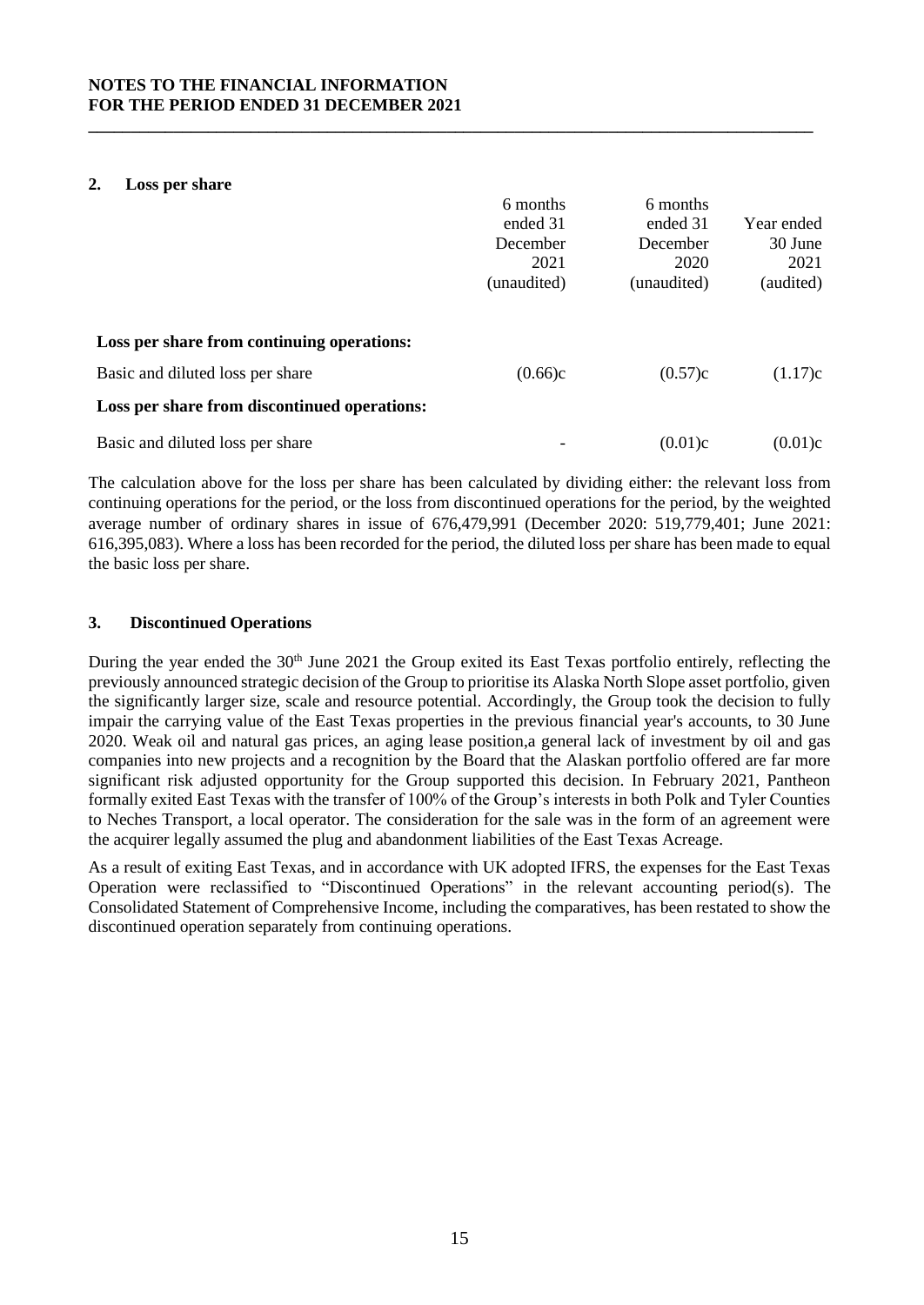# **Results of discontinued operations**

|                                               | 6 months    | 6 months    |            |
|-----------------------------------------------|-------------|-------------|------------|
|                                               | ended       | ended       | Year ended |
|                                               | 31 December | 31 December | 30 June    |
|                                               | 2021        | 2020        | 2021       |
|                                               |             |             | S          |
| Revenue                                       |             |             |            |
| Production royalties                          |             |             |            |
| Depletion of developed oil and gas assets     |             |             |            |
| Cost of sales                                 |             |             |            |
| Gross (loss) / profit                         |             |             |            |
| Administrative expenses                       |             | (68, 941)   | (68, 941)  |
| General & Administrative expenses - Vision    |             |             |            |
| Impairment of exploration & evaluation assets |             |             |            |
| Impairment of developed oil and gas assets    |             |             |            |
| Impairment of property plant and equipment    |             |             |            |
| Bad debt expense                              |             |             |            |
| Gain on disposal of subsidiary undertaking    |             |             |            |
| <b>Results from operating activities</b>      |             | (68, 941)   | (68, 941)  |
| Interest receivable                           |             | 61          | 61         |
| Income tax                                    |             | 14,465      | 14,465     |
| Loss from discontinued operations, net of tax |             | (54, 415)   | (54, 415)  |

**\_\_\_\_\_\_\_\_\_\_\_\_\_\_\_\_\_\_\_\_\_\_\_\_\_\_\_\_\_\_\_\_\_\_\_\_\_\_\_\_\_\_\_\_\_\_\_\_\_\_\_\_\_\_\_\_\_\_\_\_\_\_\_\_\_\_\_\_\_\_\_\_\_\_\_\_\_\_\_\_\_\_\_\_\_\_\_**

# **Discontinued operations statement of cashflows**

|                                                             | 6 months<br>ended<br>31 December<br>2021<br>\$ | 6 months<br>ended<br>31 December<br>2020<br>\$ | Year ended<br>30 June<br>2021<br>\$ |
|-------------------------------------------------------------|------------------------------------------------|------------------------------------------------|-------------------------------------|
| Net outflow from operating activities                       |                                                | (263, 274)                                     | (263, 274)                          |
| <b>Cash flows from investing activities</b>                 |                                                |                                                |                                     |
| Funds used for drilling, exploration $&$ leases             |                                                |                                                |                                     |
| Interest received                                           |                                                | 61                                             | 61                                  |
| Disposal                                                    |                                                |                                                |                                     |
| Net cash inflow/(outflow) from investing activities         |                                                | 61                                             | 61                                  |
| <b>Cash flows from financing activities</b>                 |                                                |                                                |                                     |
| Inter-company loans                                         |                                                | (1,635,323)                                    | (1,635,323)                         |
| Net cash (outflow)/inflow from financing<br>activities      |                                                | (1,635,323)                                    | (1,635,323)                         |
| (Decrease) / increase in cash $\&$ cash equivalents         |                                                | (1,898,536)                                    | (1,898,536)                         |
| Cash and cash equivalents at the beginning of the<br>period |                                                | 3,026,491                                      | 3,026,491                           |
| Cash and cash equivalents at the end of the period          |                                                | 1,127,955                                      | 1,127,955                           |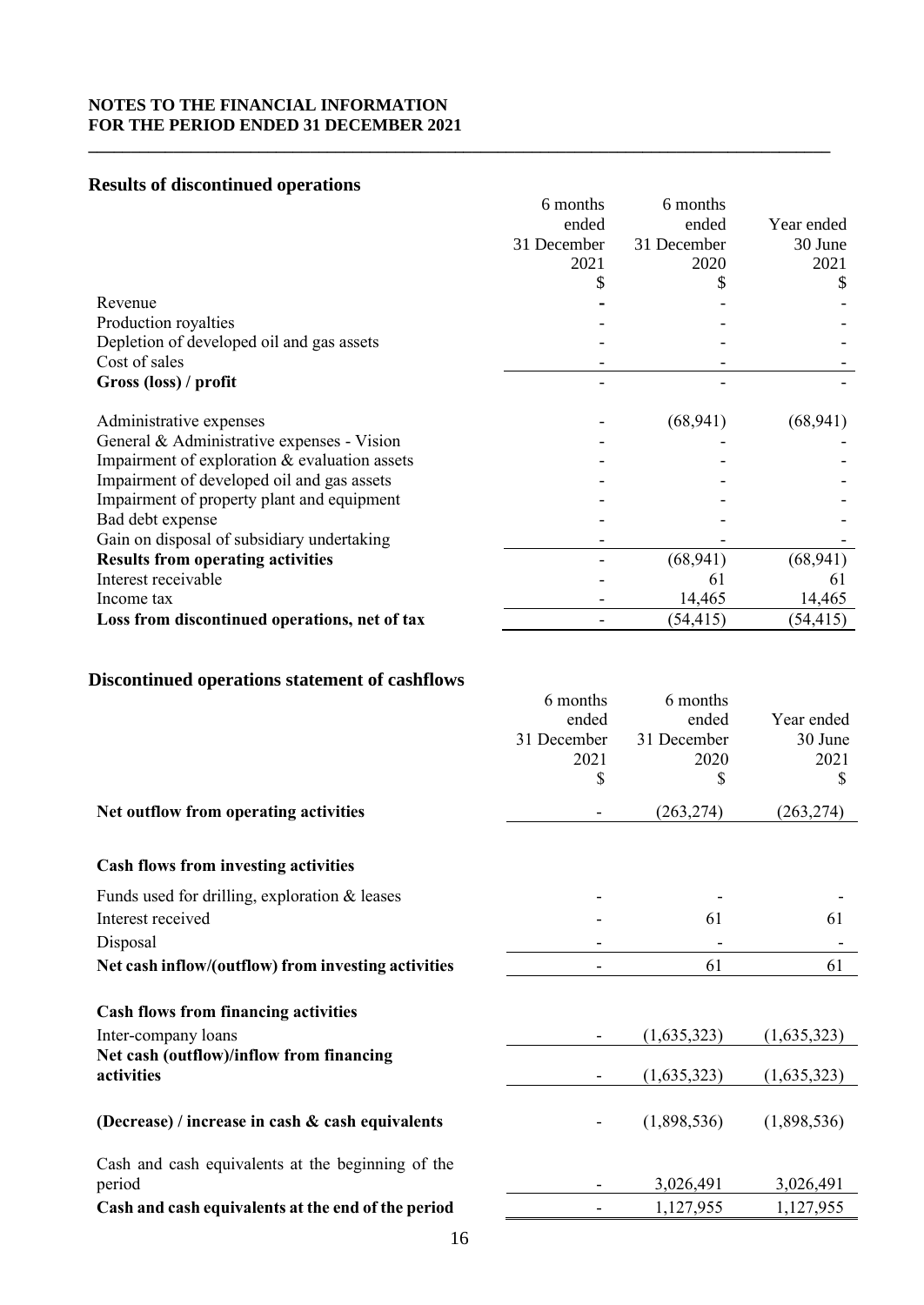#### **4. Non-current assets**

| <b>Exploration and evaluation assets</b><br>Group | Exploration &<br>evaluation<br>assets |
|---------------------------------------------------|---------------------------------------|
| Cost:                                             | \$                                    |
| At 30 June 2020                                   | 204,850,215                           |
| <b>Additions</b>                                  | 2,999,492                             |
| At 31 December 2020                               | 207,849,707                           |
| <b>Additions</b>                                  | 21,973,907                            |
| Acquisitions                                      | 7,383,711                             |
| <b>Asset Retirement Obligations</b>               | 500,000                               |
| At 30 June 2021                                   | 237, 707, 325                         |
| Additions                                         | 6,707,468                             |
| At 31 December 2021                               | 244,414,793                           |
| Impairment:                                       |                                       |
| At 30 June 2020                                   | 48,752,606                            |
| At 31 December 2020                               | 48,752,606                            |
| At 30 June 2021                                   | 48,752,606                            |
| At 31 December 2021                               | 48,752,606                            |
| Net book value:                                   |                                       |
| At 31 December 2021                               | 195,662,187                           |
| At 30 June 2021                                   | 188,954,719                           |

**\_\_\_\_\_\_\_\_\_\_\_\_\_\_\_\_\_\_\_\_\_\_\_\_\_\_\_\_\_\_\_\_\_\_\_\_\_\_\_\_\_\_\_\_\_\_\_\_\_\_\_\_\_\_\_\_\_\_\_\_\_\_\_\_\_\_\_\_\_\_\_\_\_\_\_\_\_\_\_\_\_\_\_\_\_\_\_**

In January 2019, the Group acquired 100% of the share capital of Great Bear Petroleum Ventures I LLC and Great Bear Petroleum Ventures II LLC companies (collectively, "Great Bear"). The principal assets of Great Bear are leases with the rights to explore for hydrocarbons in the State of Alaska. At the period end the exploration and evaluation assets all relate to the Alaskan operation; Alaskan assets \$195.7m (December 2020: \$159.1m), East Texas Assets \$Nil (December 2020: \$Nil).

Exploration and evaluation assets are constantly reviewed for indicators of impairment. If an indicator of impairment is found an impairment test is required, where the carrying value of the asset is compared with its recoverable amount. The recoverable amount is the higher of the assets fair value less costs to sell and value in use. The directors are satisfied that no impairments are required for the current period end.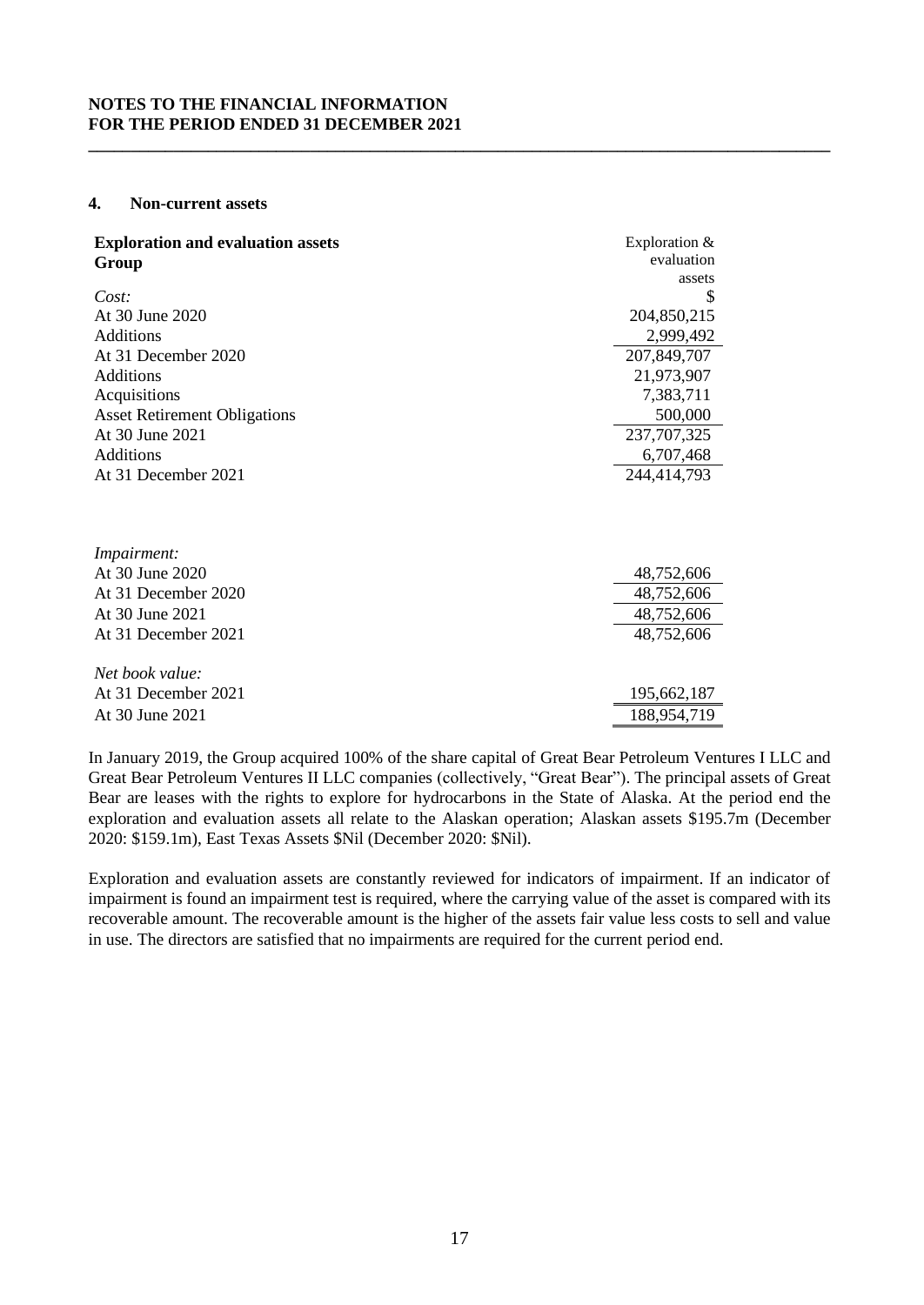# **Property, plant and equipment**

| Group                       | <b>Developed</b><br>Oil & Gas<br><b>Properties</b><br>S | Production<br><b>Facilities &amp;</b><br>Equipment | Office<br>Equipment<br>S     | <b>Right of</b><br><b>Use Assets</b> | <b>Total</b><br>\$ |
|-----------------------------|---------------------------------------------------------|----------------------------------------------------|------------------------------|--------------------------------------|--------------------|
| Cost                        |                                                         |                                                    |                              |                                      |                    |
| At 30 June 2020             | 20,290,906                                              | 4,312,960                                          | 16,099                       | 91,995                               | 24,711,960         |
| Exchange difference         |                                                         |                                                    |                              | 9,524                                | 9,524              |
| At 31 December 2020         | 20,290,906                                              | 4,312,960                                          | 16,099                       | 101,519                              | 24,721,484         |
| Additions                   |                                                         |                                                    |                              | 1,222                                | 1,222              |
| <b>Exchange Difference</b>  |                                                         |                                                    |                              | 1,172                                | 1,172              |
| At 30 June 2021             | 20,290,906                                              | 4,312,960                                          | 16,099                       | 103,913                              | 24,723,878         |
| <b>Exchange Difference</b>  |                                                         |                                                    |                              | (2,036)                              | (2,036)            |
| At 31 December 2021         |                                                         |                                                    |                              | 101,877                              | 24,721,842         |
| Depreciation                |                                                         |                                                    |                              |                                      |                    |
| At 30 June 2020             |                                                         | 421,181                                            | 15,893                       | 19,166                               | 456,240            |
| Depreciation for the period |                                                         |                                                    | 220                          | 24,600                               | 24,820             |
| Exchange difference         |                                                         |                                                    | (14)                         | 2,764                                | 2,750              |
| At 31 December 2020         |                                                         | 421,181                                            | 16,099                       | 46,530                               | 483,810            |
| Depreciation for the period |                                                         |                                                    | 5                            | 25,795                               | 25,800             |
| Exchange difference         |                                                         |                                                    | (5)                          | 1,280                                | 1,275              |
| At 30 June 2021             |                                                         | 421,181                                            | 16,099                       | 73,605                               | 510,885            |
| Depreciation for the period |                                                         |                                                    |                              | 25,647                               | 25,647             |
| Exchange difference         |                                                         |                                                    |                              | (1,619)                              | (1,619)            |
| At 31 December 2021         |                                                         |                                                    |                              | 97,633                               | 534,913            |
| <b>Depletion</b>            |                                                         |                                                    |                              |                                      |                    |
| At 30 June 2020             | 264,578                                                 |                                                    |                              |                                      | 264,578            |
| At 31 December 2020         | 264,578                                                 | $\blacksquare$                                     | $\qquad \qquad \blacksquare$ | -                                    | 264,578            |
| At 30 June 2021             | 264,578                                                 | $\overline{\phantom{a}}$                           | $\overline{\phantom{a}}$     | $\overline{\phantom{0}}$             | 264,578            |
| At 31 December 2021         | 264,578                                                 |                                                    |                              | $\blacksquare$                       | 264,578            |
| <b>Disposals</b>            |                                                         |                                                    |                              |                                      |                    |
| At 30 June 2020             |                                                         |                                                    |                              |                                      |                    |
| At 31 December 2020         |                                                         |                                                    |                              |                                      |                    |
| Disposals for the period    | $\qquad \qquad \blacksquare$                            | 585,863                                            | -                            | -                                    | 585,863            |
| At 30 June 2021             | -                                                       | 585,863                                            | $\overline{\phantom{a}}$     | $\overline{\phantom{0}}$             | 585,863            |
| At 31 December 2021         |                                                         | 585,863                                            |                              |                                      | 585,863            |
| Impairment                  |                                                         |                                                    |                              |                                      |                    |
| At 30 June 2020             | 20,026,328                                              | 3,305,916                                          |                              |                                      | 23,332,244         |
| At 31 December 2020         | 20,026,328                                              | 3,305,916                                          | $\overline{\phantom{a}}$     | $\overline{\phantom{a}}$             | 23,332,244         |
| At 30 June 2021             | 20,026,328                                              | 3,305,916                                          | $\blacksquare$               | $\overline{\phantom{a}}$             | 23,332,244         |
| At 31 December 2021         | 20,026,328                                              | 3,305,916                                          |                              | $\blacksquare$                       | 23, 332, 244       |
| Net book value              |                                                         |                                                    |                              |                                      |                    |
| At 31 December 2021         |                                                         |                                                    |                              | 4,245                                | 4,245              |
| At 30 June 2021             |                                                         |                                                    |                              | 30,308                               | 30,308             |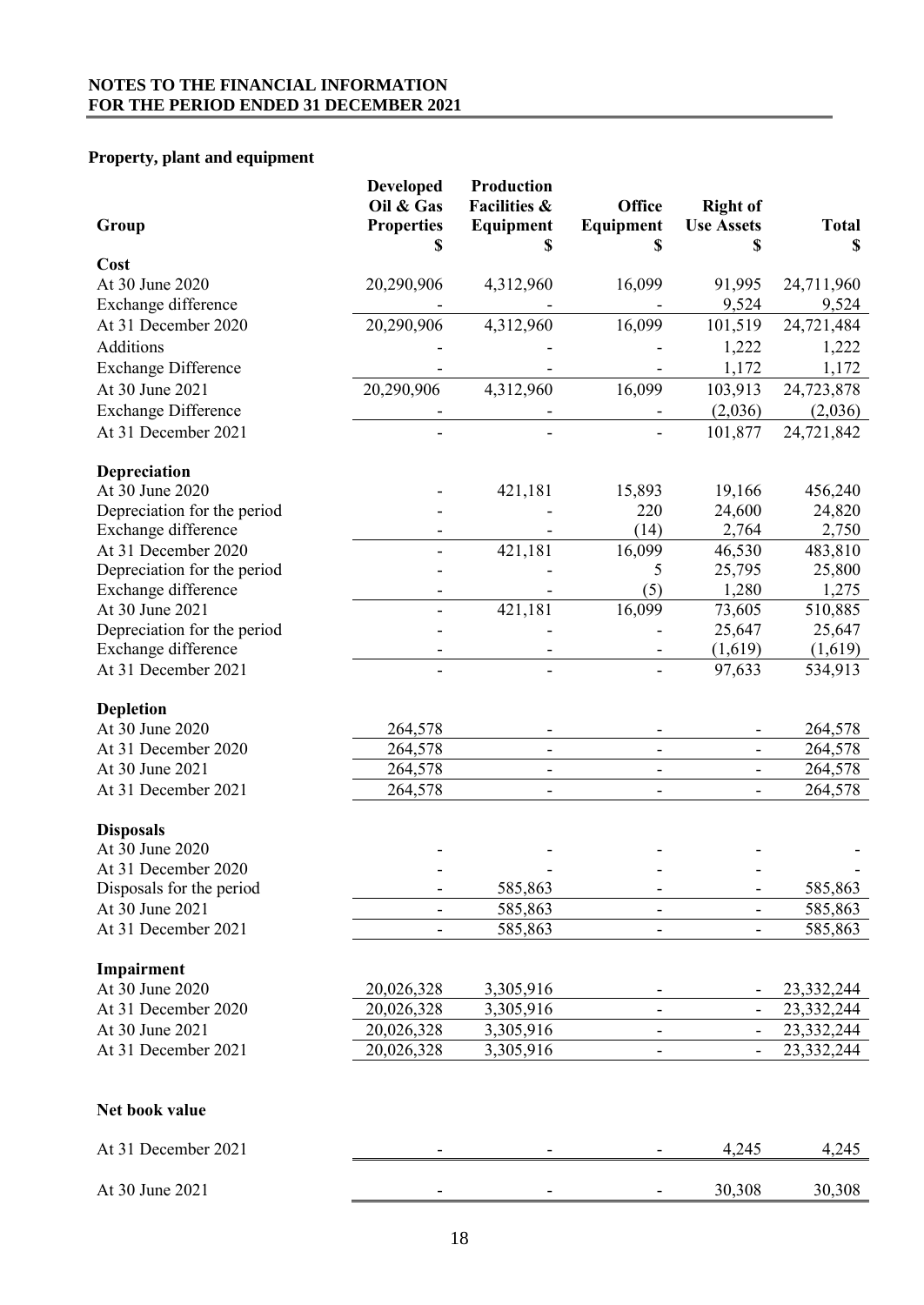# **5. Share Capital**

In July 2021 the Company received a notice of conversion, on a one for one basis, for all 33,890,478 of the remaining 33,890,478 ordinary shares not carrying voting rights ("Non-Voting Shares") into ordinary shares carrying voting rights ("Voting Ordinary Shares"). The Non-Voting Shares were originally issued as part of the purchase consideration for the Great Bear Companies in January 2019, as previously announced. The Non-Voting Shares are convertible into Voting Ordinary Shares, on a one-for-one basis.

**\_\_\_\_\_\_\_\_\_\_\_\_\_\_\_\_\_\_\_\_\_\_\_\_\_\_\_\_\_\_\_\_\_\_\_\_\_\_\_\_\_\_\_\_\_\_\_\_\_\_\_\_\_\_\_\_\_\_\_\_\_\_\_\_\_\_\_\_\_\_\_\_\_\_\_\_\_\_\_\_\_\_\_\_\_\_\_**

In September and October 2021 the Company received instructions to exercise a total of 2,950,000share options. The new ordinary shares have a nominal value of £0.01. Total proceeds to the Company for the exercised options were \$1,140,595.

In December 2021 the Company completed a placing of 47,637,583 new fully paid ordinary shares with a nominal value of £0.01, raising gross proceeds of \$41m before expenses at an issue price of 65 pence per share. The Company also received subscriptions for 580,946 Ordinary Shares being an aggregate amount equal to fees due with relation to the equity raising which were reinvested into new shares in the Company..

As at 31 December, 2021 the company had on issue 744,427,203 shares.

As at 31 December, 2021 the Company also has the following options and warrants:

- 9,000,000 share options and 9,607,843 warrants; all with a £0.30 exercise price and all expiring September 2024. The warrants are identical to the share options except are convertible into non-voting shares on a 1:1 basis.
- $\bullet$  11,750,000 share options with an exercise price of £0.27, expiring July 2030.
- 14,655,000 share options with an exercise price of £0.33, expiring January 2031.

#### **6. Convertible Bonds**

In December 2021, the Company issued \$55 million senior unsecured convertible bonds to a fund advised by Heights Capital Ireland LLC, a global equity and equity-linked focused investor.

The Convertible Bonds have a coupon of 4.0% per annum and is repayable over 20 quarterly 'amortisations' of principal and interest over the 5 year term of the loan. Such amortisations are repayable in either in cash or new Ordinary Shares at the Company's option. The initial conversion price is measured as the lower of £0.78 per share or a VWAP of the share price.

A summary of the principal terms of the Convertible Bonds is outlined in the Company's RNS dated 7 December, 2021.

In accounting for the Convertible Bonds, an independent expert consultancy was contracted to undertake a valuation of the theoretical embedded option within the Convertible Bonds as well as the debt component. These calculations were undertaken at issuance and again at balance date where they are marked to market and the revaluation impact charged to the Income Statement. The calculations valued the Embedded equity option at c.\$16m at 31 December and the associated debt component at c.\$39.7m. Whilst the Convertible Bond carries a 4% interest coupon in actual terms, applying that to the theoretical debt component yields a calculated "effective interest rate" of 22.15% which has been applied in calculating the interest charge for the purposes of the financial statements.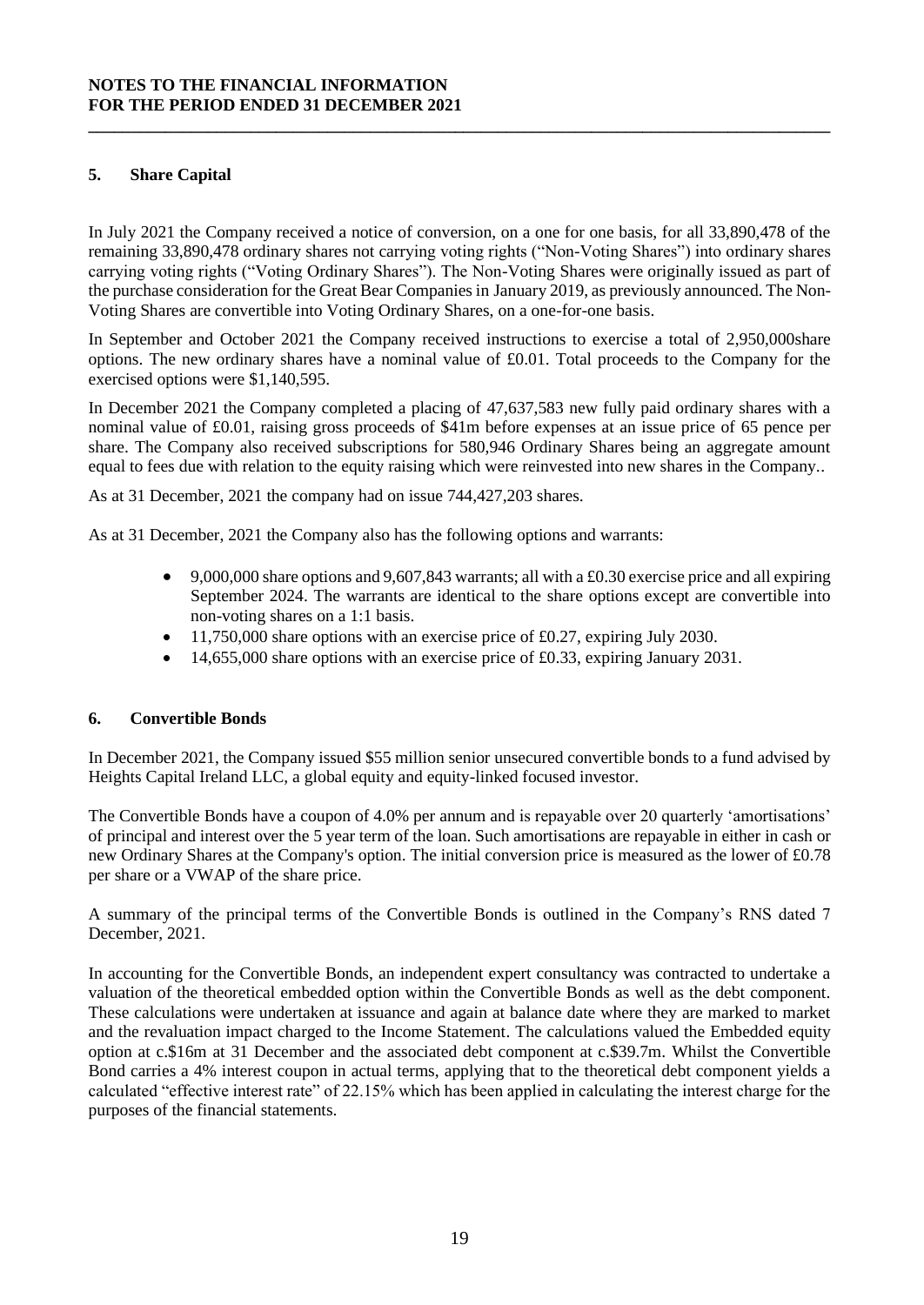# **7. Approval by Directors**

The interim report for the six months ended 31 December 2021 was approved by the Directors on the 30th of March 2022.

**\_\_\_\_\_\_\_\_\_\_\_\_\_\_\_\_\_\_\_\_\_\_\_\_\_\_\_\_\_\_\_\_\_\_\_\_\_\_\_\_\_\_\_\_\_\_\_\_\_\_\_\_\_\_\_\_\_\_\_\_\_\_\_\_\_\_\_\_\_\_\_\_\_\_\_\_\_\_\_\_\_\_\_\_\_\_\_**

# **8. Availability of Interim Report**

The interim report will be made available shortly on the Company's website (www.pantheonresources.com), with further copies available on request from the Company's registered office.

# **9. Contingent liability**

Pursuant to IAS37, a contingent liability is either: (1) a possible obligation arising from past events whose existence will be confirmed only by the occurrence or non-occurrence of some uncertain future event not wholly within the entity's control, or (2) a present obligation that arises from a past event but is not recognized because either: (i) it is not probable that an outflow of resources embodying economic benefits will be required to settle the obligation, or (ii) the amount of the obligation cannot be measured with sufficient reliability.

Kinder Morgan Treating L.P. ("Kinder Morgan") initiated a dispute over an East Texas gas treating agreement between Kinder Morgan and Vision Operating Company, LLC ("VOC"). VOC ceased making payments to the service provider in July 2019. The service provider subsequently issued a demand to VOC and, in February 2021, served Pantheon Resources plc with a petition, seeking to recover not less than \$3.35m in respect of this VOC contract. Pantheon held ownership of less than 0.1% of VOC via a 66.6% interest in Vision Resources LLC. Both Vision Resources LLC and VOC filed for Chapter 7 Bankruptcy in the United States Bankruptcy Court for the Southern District of Texas Houston Division in April 2020

No Pantheon entity is a signatory to the gas treating agreement and none are named in the agreement. Pantheon has taken legal advice on the matter and believes it has no liability to the service provider. Accordingly, Pantheon does not consider a provision should be included with the final statements and will contest any claim made.

In, July 2021, the court dismissed Kinder Morgan's claims against Pantheon Resources plc. Kinder Morgan has also asserted the same claims against two subsidiaries, Pantheon Oil & Gas, LP and Pantheon East Texas, LLC. Pantheon Oil & Gas, LP and Pantheon East Texas, LLC are contesting these claims.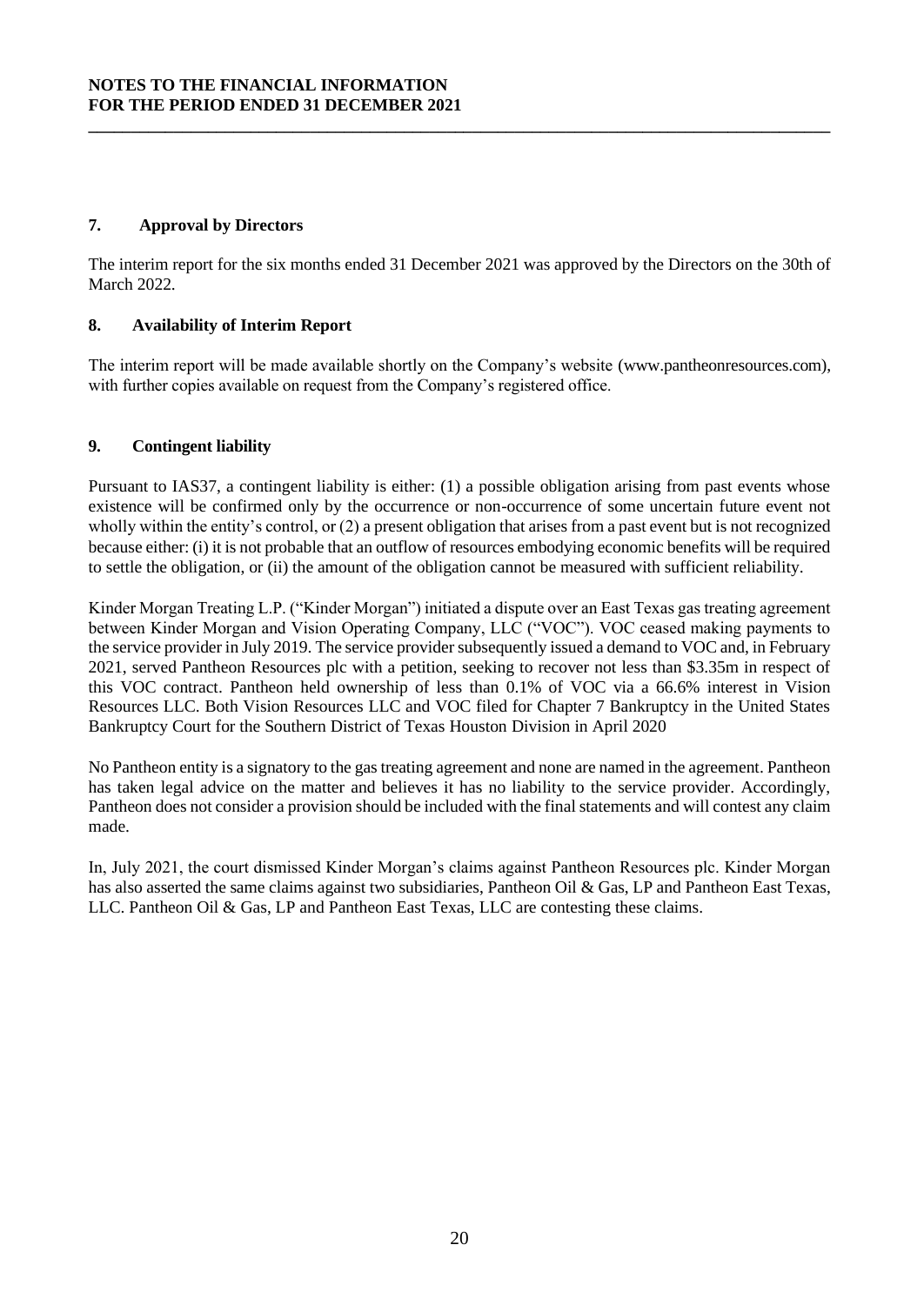#### **10. Subsequent events**

### **Testing Operations at Talitha #A**

In January 2022 the Company commenced testing operations at Talitha #A, starting from the lowest formation, the Lower Basin Floor Fan, before proceeding sequentially to the two shallower Slope Fans and the Shelf Margin Deltaic horizons.

**\_\_\_\_\_\_\_\_\_\_\_\_\_\_\_\_\_\_\_\_\_\_\_\_\_\_\_\_\_\_\_\_\_\_\_\_\_\_\_\_\_\_\_\_\_\_\_\_\_\_\_\_\_\_\_\_\_\_\_\_\_\_\_\_\_\_\_\_\_\_\_\_\_\_\_\_\_\_\_\_\_\_\_\_\_\_\_**

In February 2022 the Company announced that testing operations had been completed on the **Lower Basin Floor Fan** ("BFF"), a Brookian aged horizon. Three separate 10 feet ("ft") intervals were perforated over 370 ft out of 600 ft of gross section, at 9405 to 9415 ft, 9205 to 9215 ft and 9045 to 9055 ft.

These three intervals were individually stimulated and flow tested, producing high quality c. 35 to 39 degree API oil and averaging 73 barrels of oil per day ("BOPD") over a three day test period.

On the final day of testing, the well was flowing at a sustained rate of approximately 40 BOPD. Encouragingly, the bottom hole pressure is near to the reservoir pressure, thus providing an indication of the production potential of this portion of the oil accumulation, which is at the distal limits of the field. Future development wells would all be drilled horizontally and stimulated with multiple stage fracs, meaning that flow rates are expected to be many times higher.

In February 2022 the Company announced the completion of flow testing operations on the **Slope Fan System** ("SFS"), a Brookian aged horizon, at Talitha #A. The Company perforated two separate five foot intervals at 8160 - 8165 ft and 7855 - 7860 ft, within two distinct circa 50 ft sand bodies or 'lobes'. The two intervals were stimulated and flow tested together, producing high quality circa 35 to 38 degree API oil and averaging 45 barrels of oil per day over a three day test period. On the final day of testing, the well was flowing at a sustained rate of approximately 32 BOPD from this combined 10 ft of perforations, a highly encouraging result given production wells on the Alaska North Slope are drilled horizontally, which would typically result in materially higher flow rates.

This is the first indication of producible oil in the Slope Fan System on Pantheon's acreage and has significant implications for future resource and recoverable oil estimates. The two SFS lobes are in two distinct trapping systems and suggest very good reservoir properties. The Company's initial analysis suggests that the deeper of the two lobes extends below the Alkaid Deep anomaly and will be assessed in the upcoming Alkaid #2 well, planned for summer 2022. The Company has not previously provided guidance on potential resource for the SFS.

In March 2022 the Company announced that it had suspended testing of the **Shelf Margin Deltaic** ("SMD") horizon and moved its operational focus to the Theta West well site where the Company will commence testing operations of the 950 foot Basin Floor Fan horizon.

The SMD is the shallowest and thus the final zone to test in the Talitha #A well bore. The well was perforated in the SMD from 6,965 ft to 6,975 ft and was successfully fracture stimulated. Immediately after the fracture stimulation, and after flow testing operations had commenced, the test was suspended by a blizzard on the North Slope which shut down all operations for health and safety reasons. Flow testing operations resumed three days later, however when flow testing recommenced the well stopped flowing after a short period of time when only 45% of the fracture fluid was produced, with no formation water and small amounts of light high quality 34 degree API oil. Other than the small amounts of oil, no reservoir fluids were produced. The consensus among the Company and external consultants is that there is a blockage preventing any additional reservoir fluid from entering the well bore. Based on all the data, which includes a full suite of logs, sidewall cores, extensive Volatiles Analysis Service ("VAS") work undertaken by AHS/Baker Hughes over the past 12 months, and the testing of the lower zones this year, the Company's expectation for the SMD is that it should produce better than the two lower zones already tested; the Basin Floor Fan and Slope Fan System horizons, where the Company achieved excellent results.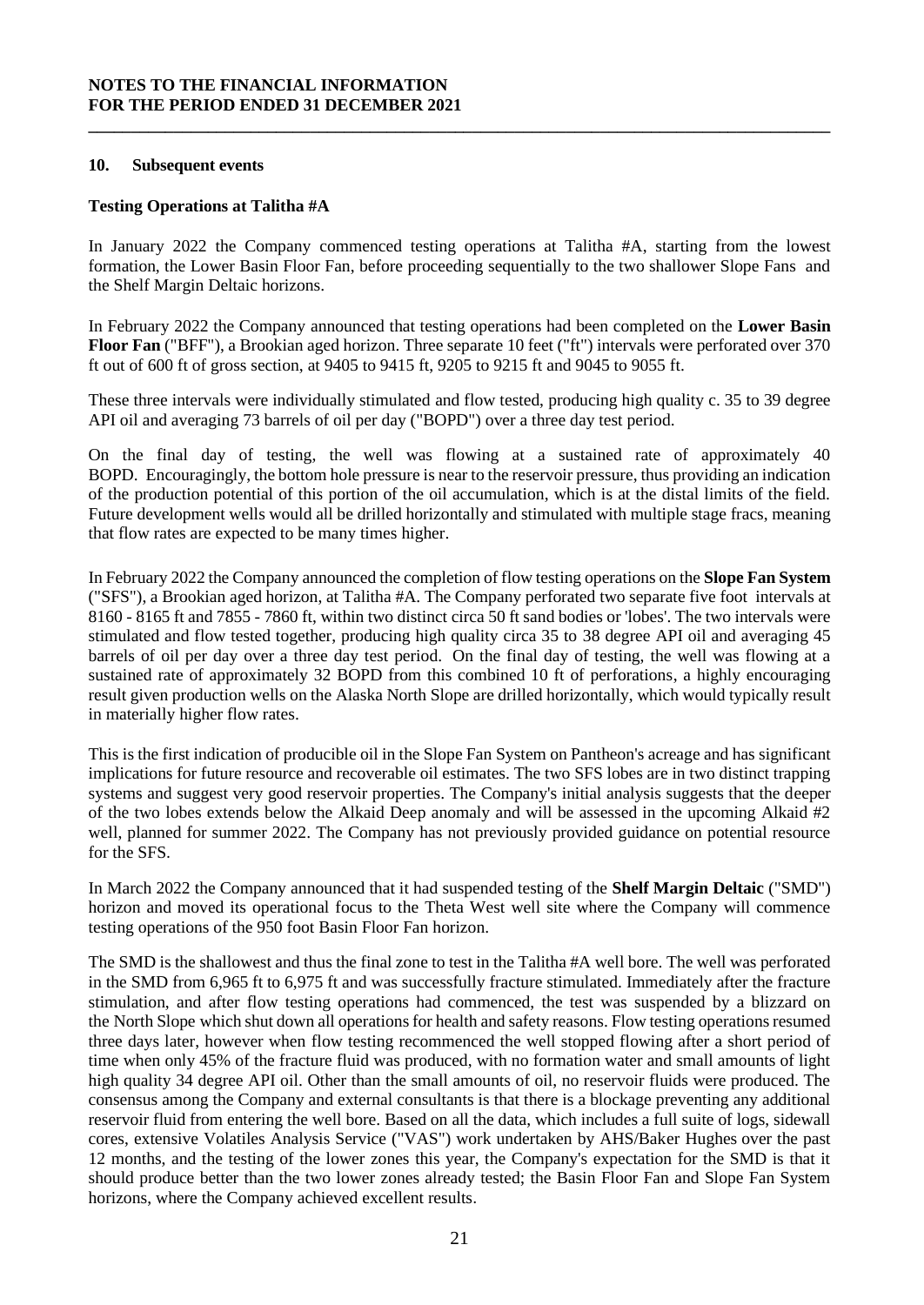#### **Testing Operations at Theta West #1**

In January 2022 the Company announced that it had spudded the Theta West #1 well, targeting two primary targets; (i) the Upper Basin Floor Fan, and (ii) the Lower Basin Floor Fan. Combined, these horizons are estimated by the Company to contain 12.1 billion barrels of oil in place with an estimated 1.4 billion barrels of recoverable resource. The top of the formation is estimated at a depth of about 7,600 ft with an estimated 1,300 ft reservoir thickness.

**\_\_\_\_\_\_\_\_\_\_\_\_\_\_\_\_\_\_\_\_\_\_\_\_\_\_\_\_\_\_\_\_\_\_\_\_\_\_\_\_\_\_\_\_\_\_\_\_\_\_\_\_\_\_\_\_\_\_\_\_\_\_\_\_\_\_\_\_\_\_\_\_\_\_\_\_\_\_\_\_\_\_\_\_\_\_\_**

Total depth ("TD") of 8,450 feet was reached, having drilled through both the Upper Basin Floor Fan ("UBFF") and Lower Basin Floor Fan ("LBFF") target horizons, which are both Brookian age, and encouragingly having encountered approximately 1,160 gross feet of hydrocarbon bearing reservoir across both horizons combined.

The UBFF was encountered between 6,800 and 7,000 ft, and the LBFF was encountered between 7,450 and 8,410 ft depth. Well bore conditions in the shallower sections above the primary objective, combined with the extremely cold weather prevented the Company from conducting wireline operations in the open hole, however the Company undertook Logging While Drilling ("LWD") operations which included resistivity, gamma ray, neutron density, formation density along with gas chromatography readings during drilling which has provided excellent quality data, indicating the presence of hydrocarbons in the targeted horizons some 1,500 ft structurally higher (updip) from the Talitha #A well, 10.5 miles to the southeast. Samples analysed to date by AHS/Baker Hughes, which have been contracted to undertake Volatiles Analyses ("VAS"), has also confirmed the presence of light oil within the UBFF and the top portion of the LBFF, consistent with the LWD data. After casing was set, an error by a third party service company contractor working on the rig floor delayed testing operations. A cement stage tool was improperly configured, placing cement inside the casing rather than outside casing as intended. The Company was able to successfully remediate the issue which cost time and money, however the Company does not believe this has compromised the reservoir potential in any way. However, to correct the issue required setting a narrow steel liner within the wellbore which resulted in a compromised wellbore design, with the newly inserted narrow liner forming a junction with the significantly larger diameter existing steel casing within the wellbore which may or may not impact tested flow rates. Given Theta West #1 is a test well and the objective is to plug and abandon it at the end of the season, whilst it may impact tested flow rates it should not impact the Company's ability to confirm the presence and movability of the oil, which are the primary objectives of the testing programme..

Upon flow testing, after initially encouraging oil flow rates, the Theta West #1 well was shut in due to the arrival of severe weather. The well flowed high quality, light 35.5-38.5 degree API gravity oil at rates that averaged over 57 barrels of oil per day ("BOPD") with peak rates exceeding 100 BOPD over 2.5 days. Over the final day prior to shut-in the well was averaging approximately 59 BOPD. Significantly, this rate meets the Company's pre-drill expectations, confirm the well's primary objectives; to prove the presence, quality, and mobility of light sweet crude oil

Theta West #1 encountered 950 feet ("ft") of oil in the LBFF of which only three small sections of this large zone were tested. The three, 10 ft perforations were conducted at the following depths: 8,065 - 8,075ft, 7,745 - 7,755 ft and 7,595 -7,605 ft, which were all successfully stimulated and comingled into one test across these zones. Approximately 40% of the testing fluid was recovered before testing was suspended. The ultimate flow potential is better assessed after recovery of a greater portion of the testing fluid, which was not possible in this case due to bad weather halting operations in the area. Importantly, the results confirm the extension of the oil accumulation over a 10.5 mile distance from Talitha #A to Theta West.

Testing operations are currently suspended due to the extreme weather which has continued longer than expected, with it looking increasingly unlikely (at the time of writing) that sufficient time will remain in the season to allow a resumption testing. Notwithstanding, Theta West #1 is considered by the Company to have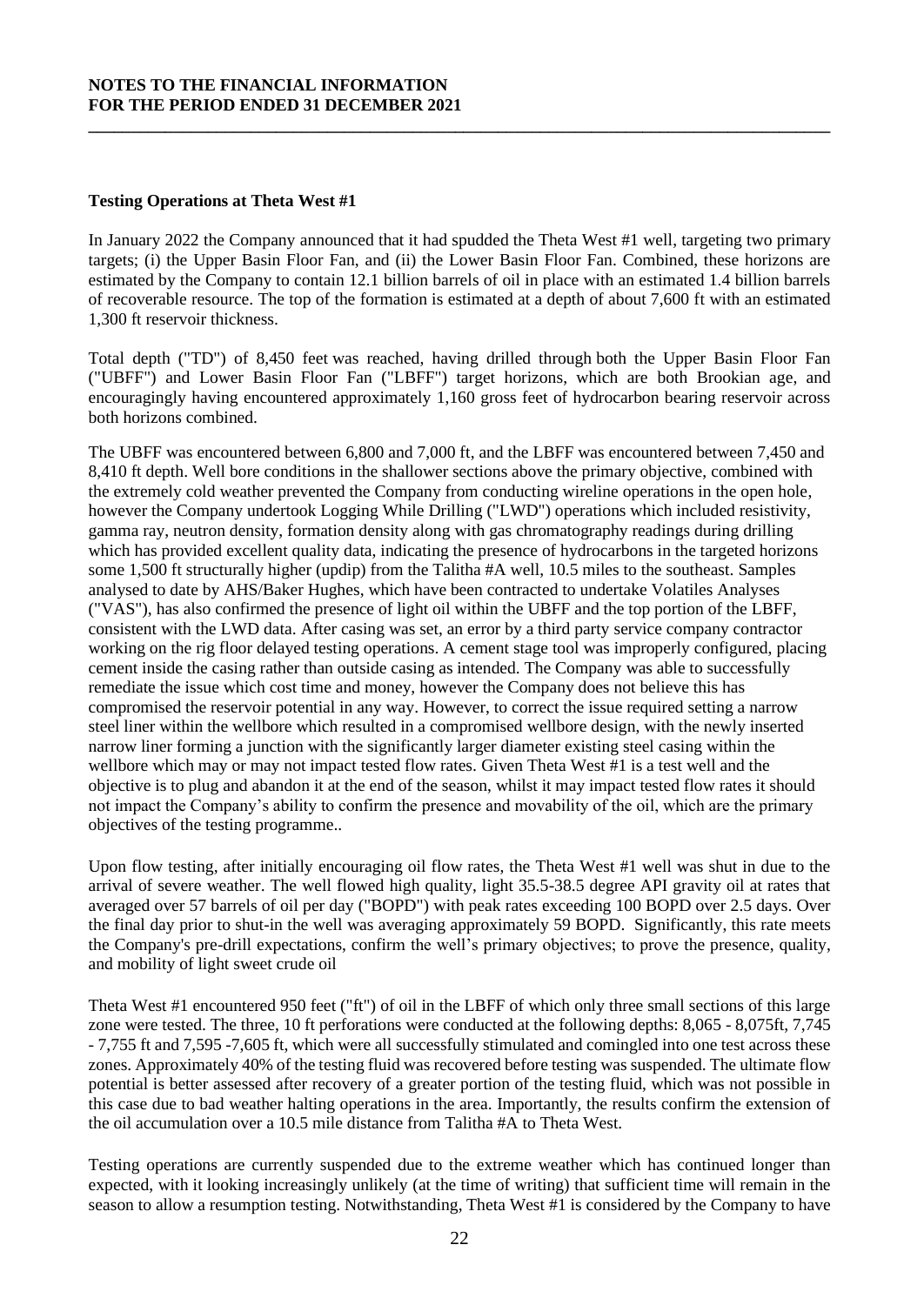been a great success, confirming a discovery, and achieving all of its pre drill objectives – to confirm the *presence* of high quality light oil and confirming the *movability* of this oil.

**\_\_\_\_\_\_\_\_\_\_\_\_\_\_\_\_\_\_\_\_\_\_\_\_\_\_\_\_\_\_\_\_\_\_\_\_\_\_\_\_\_\_\_\_\_\_\_\_\_\_\_\_\_\_\_\_\_\_\_\_\_\_\_\_\_\_\_\_\_\_\_\_\_\_\_\_\_\_\_\_\_\_\_\_\_\_\_**

The Theta West LBFF has now been proven as an extensive oil reservoir that Pantheon can image and map with high confidence on its proprietary 3D seismic data.

#### **Exercise of Options**

On the 13th of January 2022 the Company announced it has issued and allotted 2,575,000 new ordinary shares of £0.01 each ("New Ordinary Shares") in the Company as a result of the exercise of share options.

#### **Annual grant of share options to Directors and Staff**

In January 2022 the Company announced an Annual Grant of Share Options to directors, and staff under the Pantheon Resources plc discretionary share option plan. The share options have an exercise price of £0.671, representing the first traded price of the shares following the successful completion of the £0.65 fundraising on the 8th of December 2021. The first half of the share options granted will vest 12 months from the date of grant, and the remaining 50 per cent will vest upon the Alkaid #2 well penetrating a primary target; either the Shelf Margin Deltaic or the Alkaid Deep horizon. 21.7m share options have been awarded representing approximately 2.9% of the issued share capital at the time of the award.

#### **Exercise of Warrants into Non Voting Shares and the 1:1 conversion into Ordinary Voting Shares**

A total of 9,607,843 warrants with an exercise price of £0.30 were issued in connection with the Company's acquisition of Great Bear Petroleum in January, 2019 on a 50/50 basis to Farallon and Great Bear Petroleum Operating LLC ("GBPO") (the "Warrants"). Due to restrictions under the UK Takeover Code at the time of the acquisition, the Warrants are initially exercisable into non-voting shares. Non-voting shares carry no voting rights and are convertible into ordinary shares on a 1:1 basis, subject to approval from The Takeover Panel.

The Company received an exercise notice over 4,803,922 Warrants from GBPO and received £1,441,176.60 in associated exercise monies. Accordingly, the Company issued and allotted 4,803,922 non-voting shares of £0.01 each in the Company which were subsequently converted into 4,803,922 Ordinary Shares after approval from the Takeover Panel.

#### **Partial Conversion of Unsecured Convertible Bonds**

On the 18th of February 2022 the Company announced it has received a Notice of Conversion in respect of US\$2 million of the US\$55 million unsecured convertible bond.

As a result of the conversion, the Company issued  $1,937,608$  new ordinary shares of £0.01 each. The New. Accordingly, the principal remaining under the convertible bond was be reduced by US\$2 million to US\$53 million.